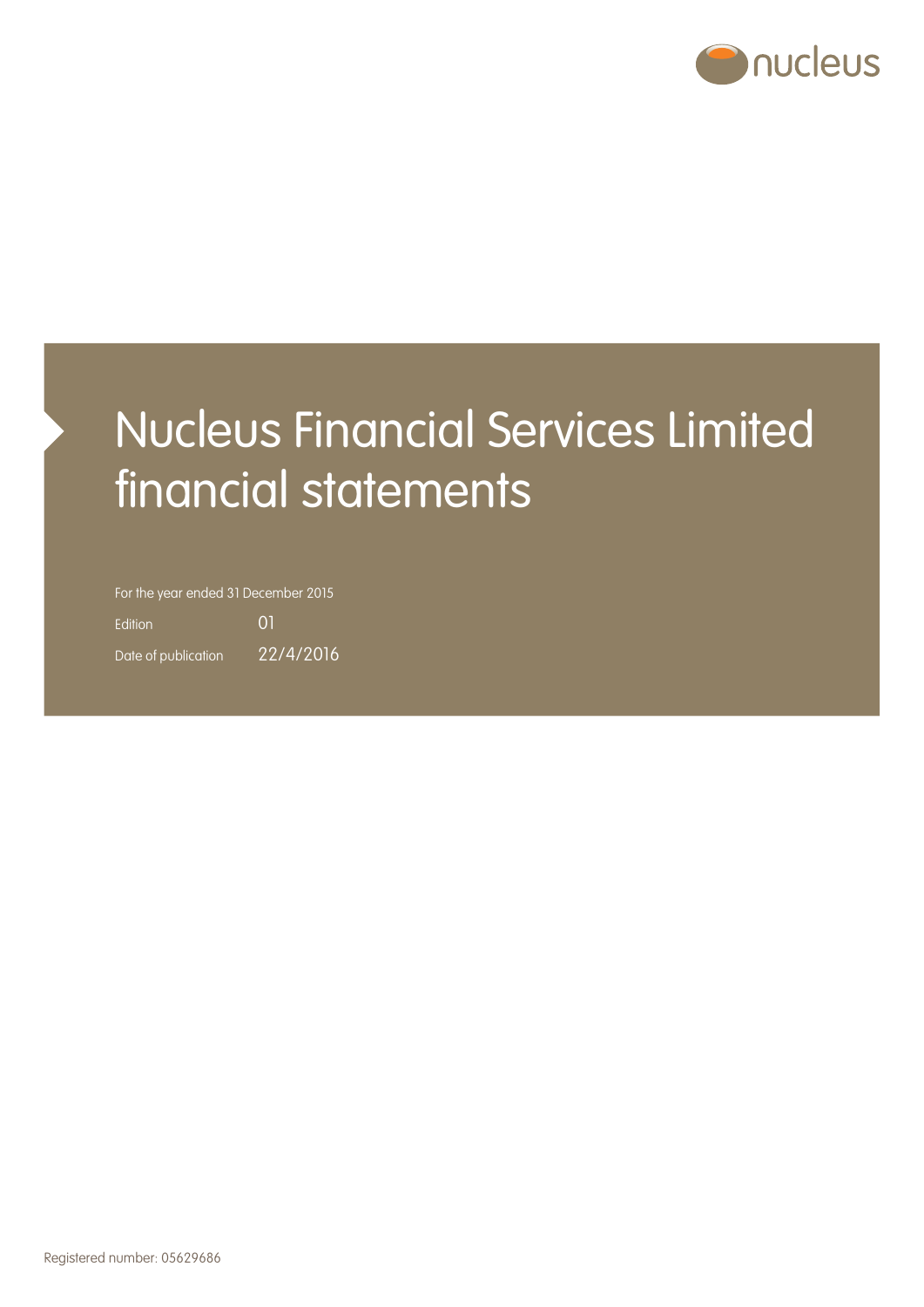## Company information

#### **Directors**

A C D Bloch P R Bradshaw D R Ferguson S J Geard J P Gibson J A A Samuels M D Seddon S J Tucker

#### Company secretary

N C Megaw

#### Registered number

05629686

#### Registered office

One London Wall London United Kingdom EC2Y 5AB

#### Independent auditors

PricewaterhouseCoopers LLP Atria One 144 Morrison Street Edinburgh EH3 8EX

#### Bankers

The Royal Bank of Scotland Aldgate Union 7th Floor 10 Whitechapel High Street London E1 8DX

Bank of Scotland plc PO Box 17235 Edinburgh EH11 1YH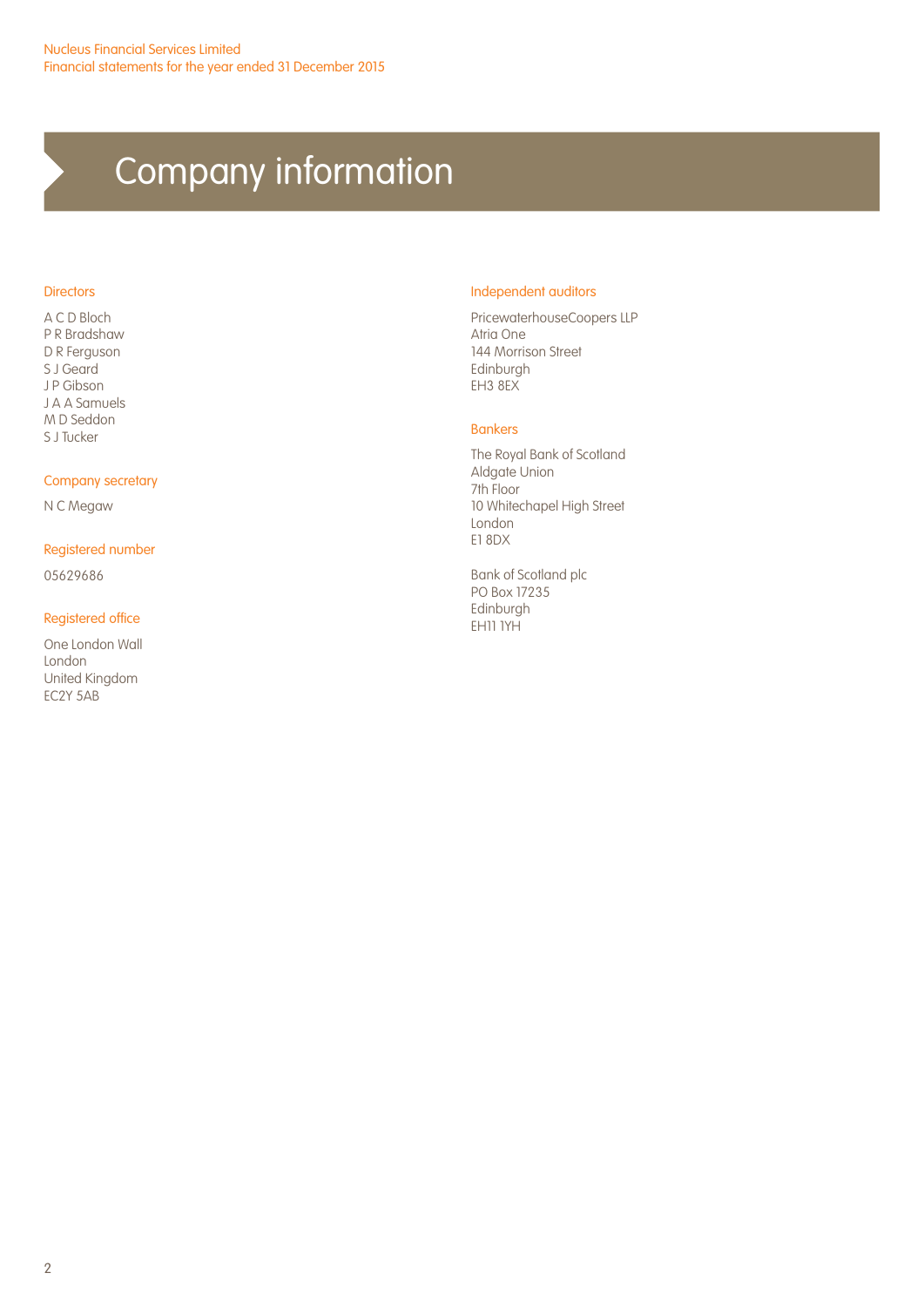## **Contents**

 $\blacktriangleright$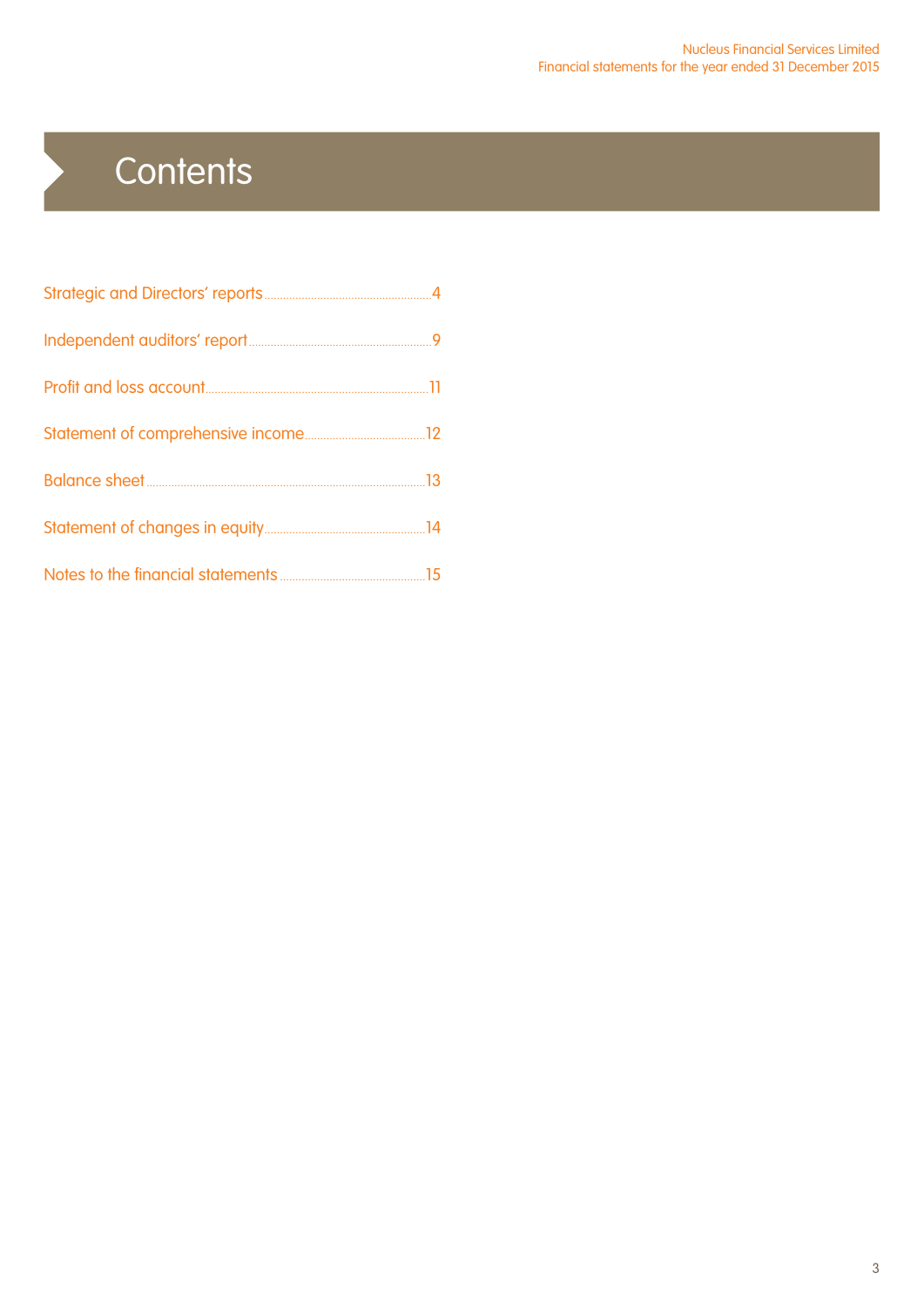The Directors present their Strategic and Directors' reports and the financial statements for the year ended 31 December 2015 for Nucleus Financial Services Limited ("the Company").

With effect from 1 January 2015, the Financial Reporting Council revised financial reporting standards and issued Financial Reporting Standard 102 "The Financial Reporting Standard applicable in the United Kingdom and Republic of Ireland" ("FRS 102"). This is the first year that the Company has presented its results under FRS 102. The last financial statements prepared under UK GAAP were for the year ended 31 December 2014. The date of transition to FRS 102 was 1 January 2014 and details of the transition are disclosed in note 22.

### Strategic report

The Company's principal activity is the provision of "wrap" investment administration services to selected Financial Advisers in the UK.

The Company is a wholly owned subsidiary of Nucleus Financial Group Limited ("Nucleus" or "the Group"). Nucleus provides a wrap platform to UK financial advisers. The Nucleus wrap platform allows clients to invest directly, or via various 'tax wrappers' into a broad range of asset types, including cash, unit trusts, OEICs, ETFs, investment trusts and other securities.

Nucleus has a particular commitment to transparency and a desire to put the client centre stage. This is hardwired into our culture and sustained through the influence of our users in determining our business model and future strategy.

The Company is regulated by the Financial Conduct Authority ("FCA"). The FCA regulated activities of the Group are predominantly those relating to a Limited Licence Investment Firm. In addition, the Company has additional FCA and Her Majesty's Revenue and Customs ("HMRC") obligations relating to its activities as an operator of a Self Invested Personal Pension scheme ("a Sipp Operator") and also those relating to the management of Individual Savings Accounts ("an Isa Manager"). The Company is authorised to hold and control client money as part of its activities and is therefore subject to the FCA's client asset rules ("CASS rules").

The financial statements of the Company along with the Company's Pillar 3 statement can be found on the Group's website www. nucleusfinancial.com and they are also available on request from the company secretary.

In terms of recent regulatory change we believe that our business model and corporate culture are consistent with the FCA agenda to promote ever higher standards of conduct and client-centricity across the financial services industry. We welcome the increased levels of professionalism in the adviser market. Wrap platforms, as with quality financial advisers, stand to benefit in areas where life companies may once have enjoyed protected status.

In June 2014 we completed a migration of our technology to the Sonata system, giving us and our users access to modern and scalable technology that we believe will become the leading architecture in our market. There are regular updates planned for 2016 which will give us extended capability and greater efficiency.

In August 2015 the Company also entered into a new agreement for a period of 7 years with Genpact WM UK Limited ("Genpact"), who acquired the operations of Citi Openwealth, our former business process outsourcer ("BPO"). Genpact now provide the Company with a range of outsourced operational services.

The year closed with £9.1bn of assets under management, representing an increase of 16.2% from the end of 2014.

During the year the Company added £2bn of gross inflows (£1.2bn net) and a 17% increase in firms with meaningful inflow support. We now support 2,584 users, an increase of 43% in the year, while the financial performance was also pleasing, with turnover up 23% to £29m.

#### Future developments

The Company is aware of the recent activity in the sector concerning the intended float or disposal of platform operations from some of our competitors. The Company continues to believe that open-architecture, independent wrap platforms support the delivery of fair and consistent financial advice outcomes for clients and as a result remains committed to its core purpose of providing platform technology and associated operations to its user base. Over the coming years the Company expects to launch a number of significant new features that will enhance user experience, improve financial adviser productivity and boost client outcomes.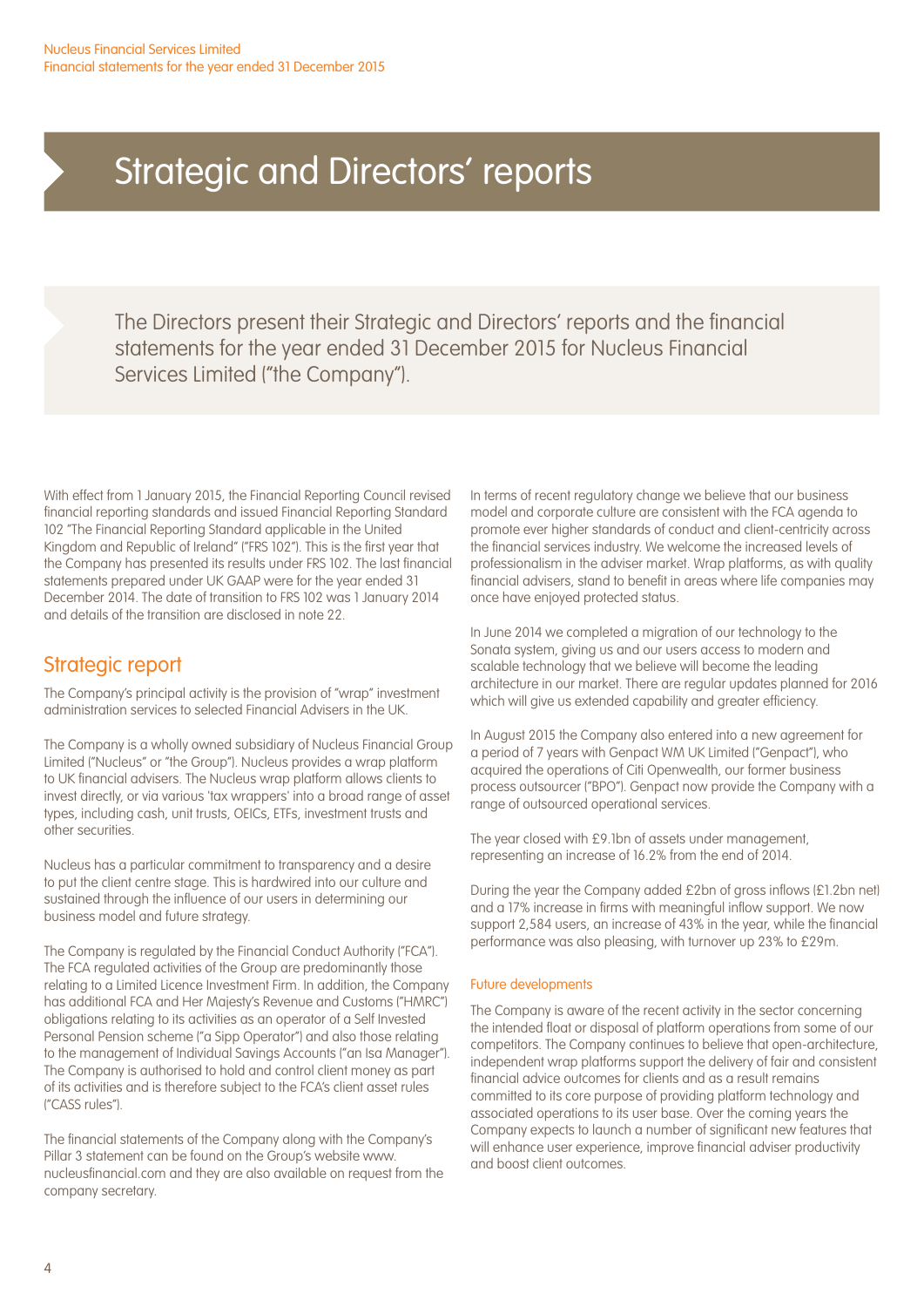### Principal risks and uncertainties

The following principal risks relate to Nucleus' business and the sector in which it operates. The risks and uncertainties described below are not intended to be exhaustive. Additional risks and uncertainties not presently known to the Directors or that the Directors currently deem to be immaterial could also have an adverse effect on the Group's business and financial performance.

#### Relationship with financial advisers

As with all operators in the adviser platform market, attracting, engaging and retaining users and their clients is an important part of the Group's growth plans. Specifically, Nucleus provides a white label platform solution to Paradigm Partners LLP and in 2015 approximately one quarter of new business originated through this arrangement. Changes in the environment as a result of regulator or competitor actions could adversely affect the Group's ability to continue its offering to financial advisers and have a material adverse effect on the Group's revenues.

#### Reliance on key suppliers

Nucleus, like many other participants in the wrap platform market, operates a business model that outsources aspects of operational or technology services, and enters into agreements with product providers to deliver components of the Nucleus wrap. As a result we have a reliance on our suppliers and performance issues affecting these products and services may impact on our business performance. Our key suppliers are:

- Genpact to whom we outsource platform administration services. In the delivery of its services, Genpact outsources platform technology to Bravura Solutions Limited;
- Scottish Friendly Assurance Society and Sanlam Life & Pensions UK Limited, who provide the onshore bonds;
- RL360, who provide the offshore bond;
- Royal Bank of Scotland plc who provide operational, client money and corporate banking facilities;
- Bank of Scotland plc and Lloyds Bank plc who provide client money facilities.

#### Competition risk

There can be no assurance that other companies will not compete more aggressively than at present with Nucleus. This may be in terms of winning new clients, attracting advisers and sourcing acquisition targets. Competition may come from companies that have greater development, marketing, financial and personnel resources than the Group, or firms for whom the platform offering can be subsidised from richer margins on cross-sale of its own products. Competitors may also develop products and services that are more effective or economically viable than those developed by Nucleus.

#### Access to capital

Nucleus is an unlisted private company limited by share capital. The provisions of the Company's shareholder agreement ordinarily restrict the ability of the Company to raise additional capital from its existing shareholders. However, where additional capital is required in order to meet its regulatory obligations there is specified flexibility in the shareholders' agreement.

#### The Group operates in a heavily regulated industry

Any change in regulations affecting the Company, or any other member of Nucleus, could have a material adverse effect on Nucleus' ability to carry on its activities, which in turn could have a material adverse effect on the Company and its returns to shareholders. There are a number of risks which arise from Nucleus' regulatory status and the most significant of these, are considered to be:

#### (i) Impact of a breach of FCA regulations

If the Company or any other member of Nucleus, and/or any of its key suppliers, were to commit a serious breach of any of the regulations that apply to it, there could be both regulatory and cost consequences (including, without limitation, fines and/or the cost of being required to take remedial action). These could adversely impact on the Group's business, operations and financial condition.

#### (ii) Requirement to hold sufficient regulatory capital

As a firm regulated by the FCA, Nucleus is required to have available to it, and to maintain, a sufficient level of capital as determined by the requirements applicable to a Limited License Investment Firm and a non-insured Sipp Operator.

#### (iii) New and forthcoming regulation

The FCA has continued to focus on how the RDR changes have been implemented and has used a number of themed reviews to sample check the industry's compliance with specific issues such as management of conflicts of interest and inducements, advisers' use of platforms and the handling of customer complaints. Furthermore, the FCA's Financial Advice Market Review ("FAMR") report looks at how to resolve concerns about the affordability and accessibility of financial advice and guidance.

The regulatory stage at European level has also brought into force regulations that will affect the operations of the Group. These include the provisions of the Capital Requirements Directive IV ("CRD IV") such as the Packaged Retail and Insurance-based Investment Products Regulation (PRIIPs) and the revised Markets in Financial Instruments Directive (MiFID II).The implementation of MiFID II has been delayed by one year, however, it is essential our preparatory work continues to be a focus because of the breadth and scale of the required changes.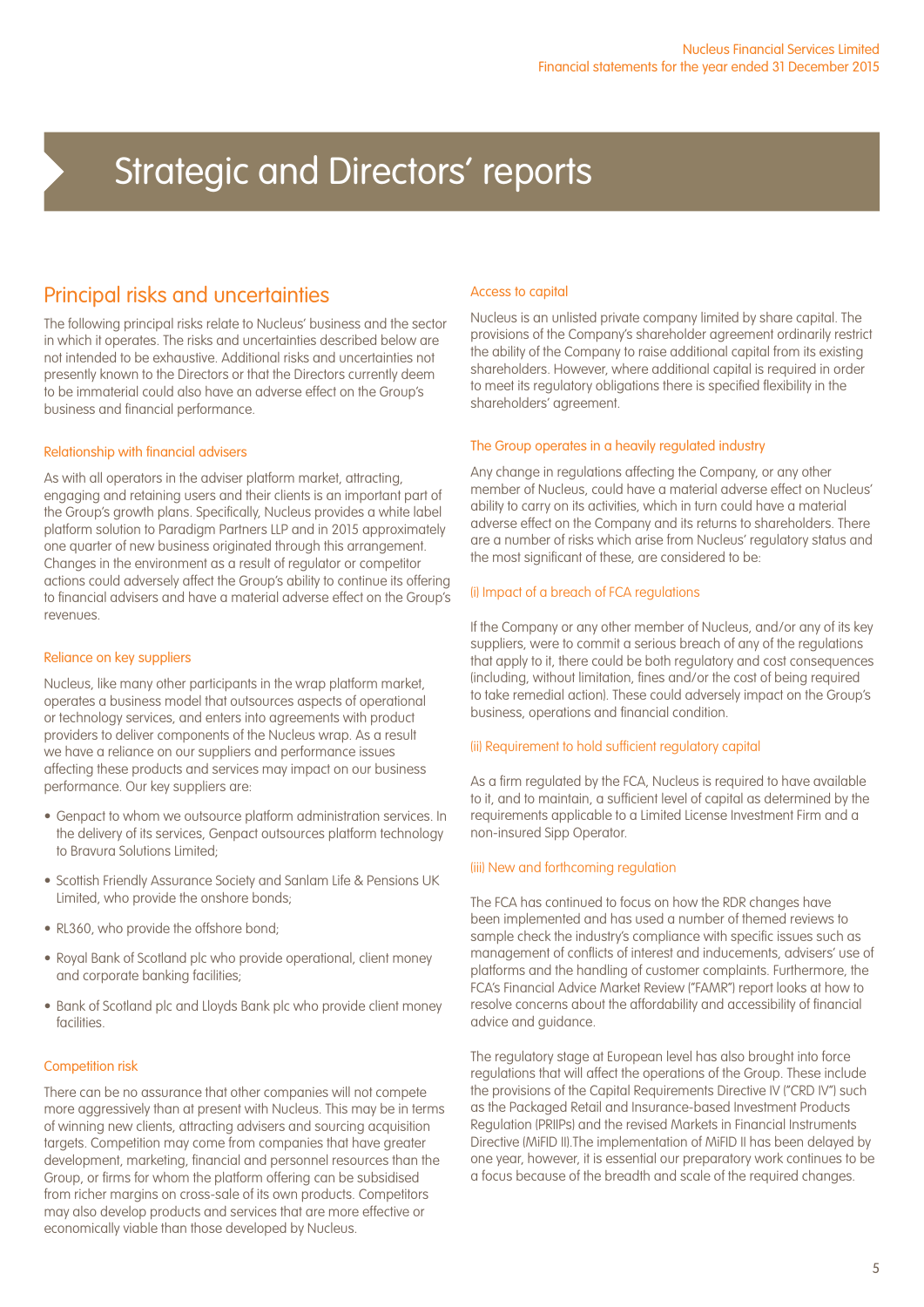The fourth Anti-Money Laundering Directive aims to strengthen the anti-money laundering regime across the EU. The main proposed changes are in relation to the definition of "beneficial owner"; the central registers of beneficial owners; the treatment of politically exposed persons ("PEPs"); risk assessments; due diligence; and cash transactions.

The implementation of the CRD IV and its supporting Regulation in January 2014 has seen the introduction of more detailed financial reporting and a new section of the FCA's handbook, the IFPRU sourcebook, which we expect will see the Group become a "significant IFPRU firm" in 2016. This will require us to undertake further stress testing of the Group's business plan and the effect on our resources.

The FCA introduced new CASS rules in 2014, with their implementation over three phases in July and December 2014 and June 2015. These and the pension legislative changes that have resulted in new FCA rules around communication with clients regarding their retirement income options, may impact on Group and its operations.

### Results and key performance indicators

The profit after tax for the financial year was £14,079 (2014: £279,854). This was in line with Directors' expectations. The key performance indicators the Board uses to assess financial performance are:

|                         | 2015          | 2014          |
|-------------------------|---------------|---------------|
|                         | £             | £             |
| Assets under management | 9,068,788,558 | 7,807,689,863 |
| Turnover                | 28.956.914    | 23.604.254    |
| Operating profit        | 51.932        | 290.770       |
| Profit after tax        | 14.079        | 279.854       |
| Net assets              | 3,510,380     | 3.541.015     |

The Directors also monitor the regulatory capital position of the Company and Group on an ongoing basis.

### Directors' report

The Directors present their report and the audited financial statements of the Company for the year ended 31 December 2015.

#### Future Developments

Details on future developments are included in the Strategic report.

### Risk management framework

The Board's objective with regard to risk management is to deliver the Nucleus strategy and business plan supported by a robust, scalable and enterprise-wide governance, risk management and control framework. Consequently, in assigning risk management responsibilities, Nucleus operates an approach to risk management that is commonly referred to as the "three lines of defence" model.

The activities within each of the three lines are:

• First line of defence

Business lines have responsibility for managing their identified risks through a sound set of processes and controls.

• Second line of defence

The risk, compliance and finance functions constitute the major part of the second line of defence and are predominantly oversight functions.

The role of the second line functions is to develop and maintain the risk management policies and framework, review the effectiveness of the operation of the risk management practices by operational management. It also provides support and advice to the business risk owners in reporting risk related information within the Group, including management information on risk matters to the Audit and Risk Committee and the Board.

#### • Third line of defence

Nucleus engages Grant Thornton as an appointed internal audit function to serve as its third line of defence and to obtain independent assurance on the effectiveness of its control environment. Internal audit, through a risk based approach, provides assurance to the Audit and Risk Committee and the Board on how effectively risks are assessed and managed. Findings arising from these audit processes are reported to both the Audit and Risk Committee and the Board.

The Company is required to prepare a Pillar 3 statement. This includes additional information on the firm's capital, risk exposures and risk assessment processes. The Pillar 3 statement is available on the Group's website – www.nucleusfinancial.com or available from the Company secretary on request.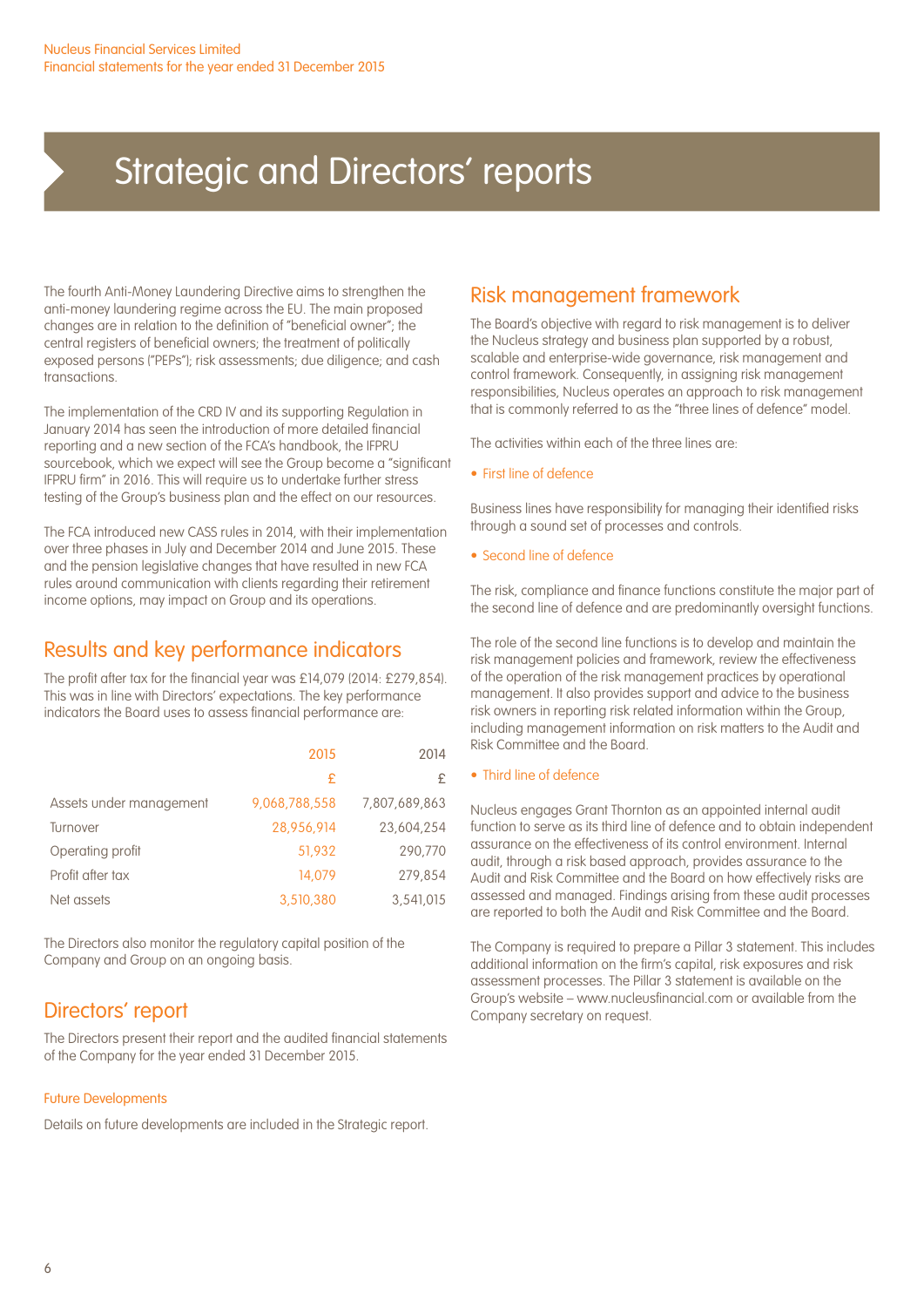### Financial risk management

Included in the Strategic report above are details of the principal risks and uncertainties to which the Company and Group are exposed. Outlined below are the specific principal financial risks and uncertainties faced by the Company.

#### Exposure to securities markets

Nucleus' income is derived from a tiered basis point fee that is applied to client assets under management. This income is exposed to the value of the underlying investment assets which can be affected by market movements. Although some of this risk is mitigated within aspects of the cost base, the Group is ultimately exposed to volatility in its financial results because of market movements beyond its control.

#### Liquidity risk

Liquidity risk is the risk that a company will fail or incur losses because it is unable to secure the necessary funds or is forced to obtain funds at higher interest rates than under normal conditions due to a mismatch between the maturity profile of its assets and its liabilities. The Group manages its liquidity risk through an ongoing evaluation of its working capital requirements against available cash balances and credit facilities.

#### Operational risk

The nature of the activities performed by the Group is such that a degree of operational risk is unavoidable in relation to losses that could be incurred by the Group or by others as a consequence of errors or omissions for which the Group is ultimately liable. The Group operates a risk framework through which it is able to systematically identify actual and potential risk events and seeks to put in place appropriate policies and controls as safeguards. Additional information can be found in our Pillar 3 disclosures.

#### Credit risk

The Group holds the surplus of corporate cash balances over and above its working capital requirements on deposit with its operational banking services provider, Royal Bank of Scotland plc. The Group is therefore exposed to counterparty credit risk and a failure of the bank would impact the Group's resources and its ability to meet its solvency and liquidity requirements.

### Going concern

With regard to the assessment of the Company's ability to continue as a going concern, the Directors evaluate this taking into account:

- the latest business plan projections of the Company, stressed for significant events that would have a material impact on the Company's profitability, liquidity, solvency and its regulatory capital position;
- actual performance to date;
- access to capital to meet operational and regulatory requirements;
- known risks and uncertainties in relation to known and prospective regulatory developments and possible interventions;
- known risks and uncertainties with consideration of the impact of these on the Company's solvency and liquidity position;
- known and expected changes in the regulatory environment impacting on platform operators; and
- the results of the Company's ICAAP which is formally reviewed annually and approved by the Directors.

The Directors also consider their approach to assessing the Company's ability to continue as a going concern with reference to guidance from the Financial Reporting Council and the recommendations from the Sharman Inquiry of 2012 which sought to identify lessons for companies and auditors addressing going concern and liquidity risks following the credit crisis.

Having regard to these matters, the Directors believe it is appropriate to prepare the financial statements on a going concern basis.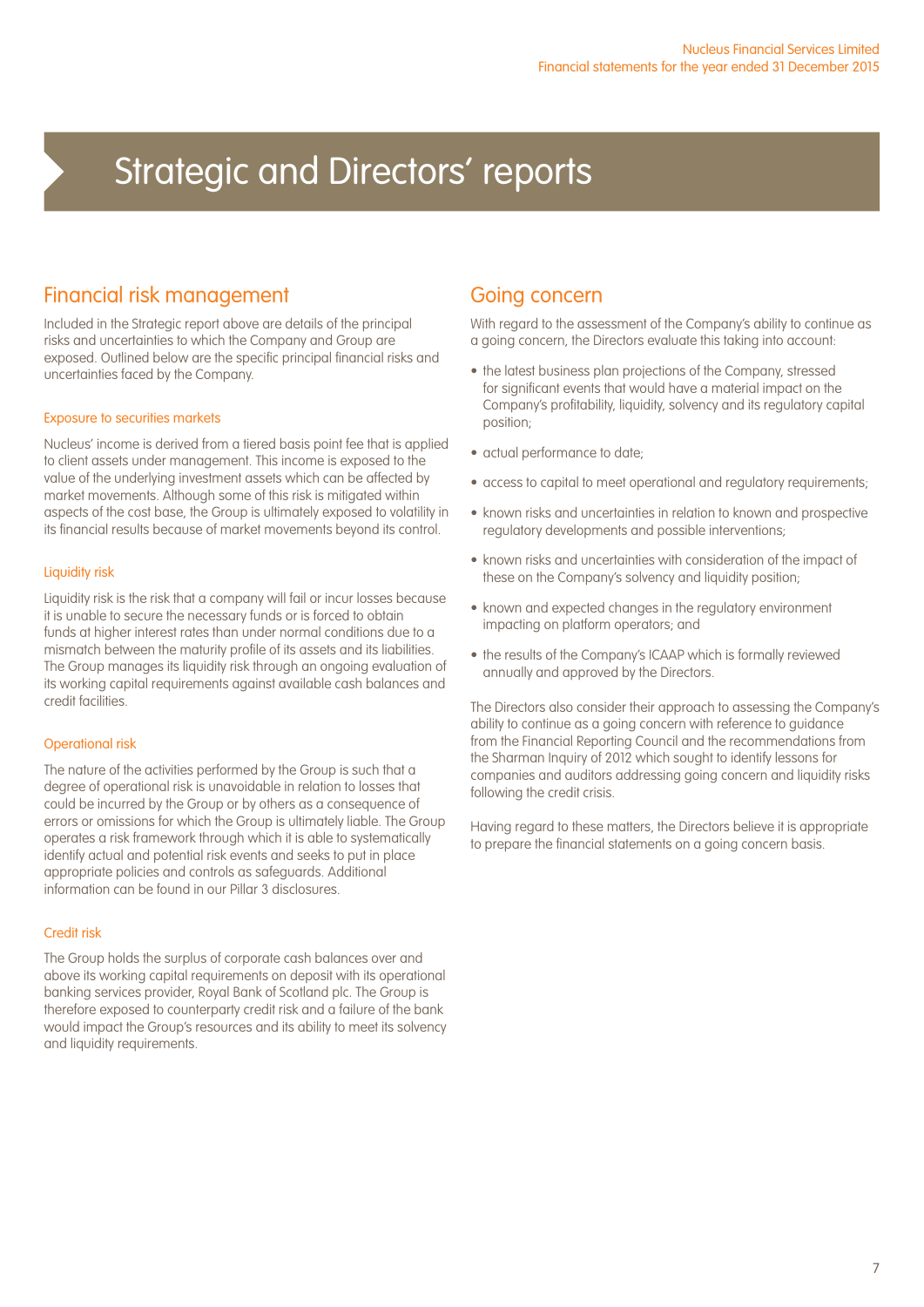### **Directors**

The Directors of the Company who were in office during the year and up to the date of signing the financial statements unless otherwise stated were:

A C D Bloch

P R Bradshaw (Chairman)

D R Ferguson

S J Geard

J P Gibson

J A A Samuels

M D Seddon

S J Tucker

L van der Walt (resigned 20 January 2016)

### Company secretary

N C Megaw

### Provision of information to independent auditors

Each of the persons who are Directors at the time when these Strategic and Directors' Reports are approved has confirmed that:

- so far as they are aware, there is no relevant audit information of which the Company's auditors are unaware, and
- they have taken all the steps that ought to have been taken as a Director in order to be aware of any information needed by the Company's auditors in connection with preparing its report and to establish that the Company's auditors are aware of that information.

### Statement of directors' responsibilities

The Directors are responsible for preparing the annual report and the financial statements in accordance with applicable law and regulations.

Company law requires the Directors to prepare financial statements for each financial year. Under that law the Directors have prepared the financial statements in accordance with United Kingdom Generally Accepted Accounting Practice (United Kingdom Accounting Standards and applicable law). Under Company law the Directors must not approve the financial statements unless they are satisfied that they give a true and fair view of the state of affairs of the Company and of the profit or loss of the Company for that period. In preparing these financial statements, the Directors are required to:

- select suitable accounting policies and then apply them consistently;
- make judgements and accounting estimates that are reasonable and prudent;
- state whether applicable UK Accounting Standards have been followed, subject to any material departures disclosed and explained in the financial statements; and
- prepare the financial statements on the going concern basis unless it is inappropriate to presume that the Company will continue in business.

The Directors are responsible for keeping adequate accounting records that are sufficient to show and explain the Company's transactions and disclose with reasonable accuracy at any time the financial position of the Company and enable them to ensure that the financial statements comply with the Companies Act 2006. They are also responsible for safeguarding the assets of the Company and hence for taking reasonable steps for the prevention and detection of fraud and other irregularities.

The Directors are also responsible for the maintenance and integrity of the Company's corporate website. The Directors understand that uncertainty regarding legal requirements is compounded as information published on the internet is accessible in many countries with different legal requirements relating to the preparation and dissemination of financial statements.

The work carried out by the auditors does not involve consideration of these matters and, accordingly, the auditors accept no responsibility for any changes that may have occurred to the financial statements since they were initially presented on the website.

Legislation in the United Kingdom governing the preparation and dissemination of financial statements may differ from legislation in other jurisdictions.

This report was approved by the Board on 22 April 2016 and signed on its behalf.

S J Geard Director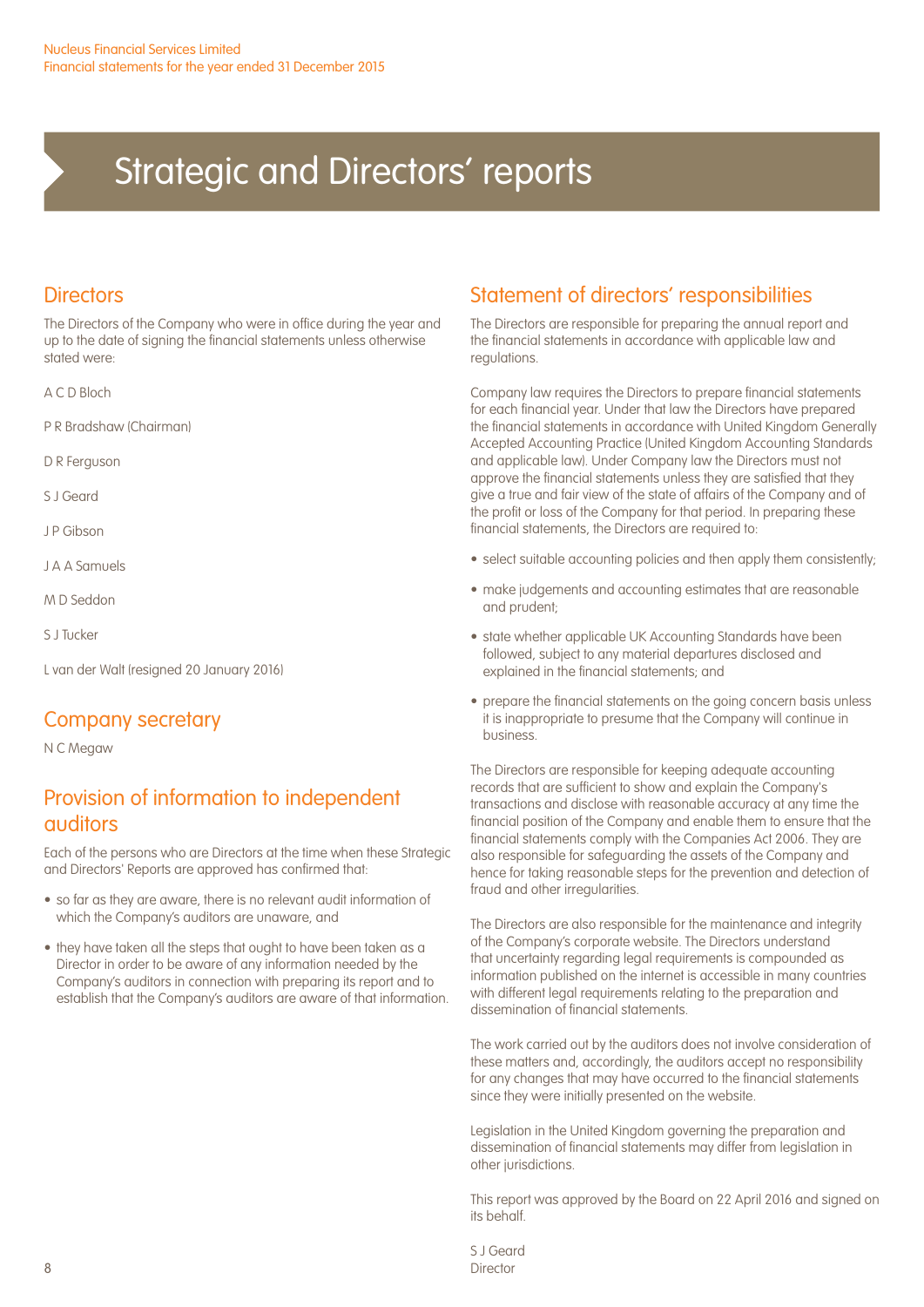### Independent auditors' report

### Independent auditors' report to the members of Nucleus Financial Services **Limited**

### Report on the financial statements

#### Our opinion

In our opinion, Nucleus Financial Services Limited's financial statements (the "financial statements"):

- give a true and fair view of the state of the company's affairs as at 31 December 2015 and of its profit for the year then ended;
- have been properly prepared in accordance with United Kingdom Generally Accepted Accounting Practice; and
- have been prepared in accordance with the requirements of the Companies Act 2006.

#### What we have audited

The financial statements, included within the Financial Statements (the "Annual Report"), comprise:

- the Balance Sheet as at 31 December 2015;
- the Profit and Loss Account for the year then ended;
- the Statement of Comprehensive Income for the year then ended;
- the Statement of Changes in Equity for the year then ended; and
- the notes to the financial statements, which include a summary of significant accounting policies and other explanatory information.

The financial reporting framework that has been applied in the preparation of the financial statements is United Kingdom Accounting Standards, comprising FRS 102 "The Financial Reporting Standard applicable in the UK and Republic of Ireland", and applicable law (United Kingdom Generally Accepted Accounting Practice).

In applying the financial reporting framework, the directors have made a number of subjective judgements, for example in respect of significant accounting estimates. In making such estimates, they have made assumptions and considered future events.

#### Opinion on other matter prescribed by the Companies Act 2006

In our opinion, the information given in the Strategic Report and the Directors' Report for the financial year for which the financial statements are prepared is consistent with the financial statements.

#### Other matters on which we are required to report by exception

#### Adequacy of accounting records and information and explanations received

Under the Companies Act 2006 we are required to report to you if, in our opinion:

- we have not received all the information and explanations we require for our audit; or
- adequate accounting records have not been kept, or returns adequate for our audit have not been received from branches not visited by us; or
- the financial statements are not in agreement with the accounting records and returns.

We have no exceptions to report arising from this responsibility.

#### Directors' remuneration

Under the Companies Act 2006 we are required to report to you if, in our opinion, certain disclosures of directors' remuneration specified by law are not made. We have no exceptions to report arising from this responsibility.

#### Responsibilities for the financial statements and the audit

#### Our responsibilities and those of the directors

As explained more fully in the Statement of Directors' Responsibilities set out on page 8, the directors are responsible for the preparation of the financial statements and for being satisfied that they give a true and fair view.

Our responsibility is to audit and express an opinion on the financial statements in accordance with applicable law and International Standards on Auditing (UK and Ireland) ("ISAs (UK & Ireland)"). Those standards require us to comply with the Auditing Practices Board's Ethical Standards for Auditors.

This report, including the opinions, has been prepared for and only for the company's members as a body in accordance with Chapter 3 of Part 16 of the Companies Act 2006 and for no other purpose. We do not, in giving these opinions, accept or assume responsibility for any other purpose or to any other person to whom this report is shown or into whose hands it may come save where expressly agreed by our prior consent in writing.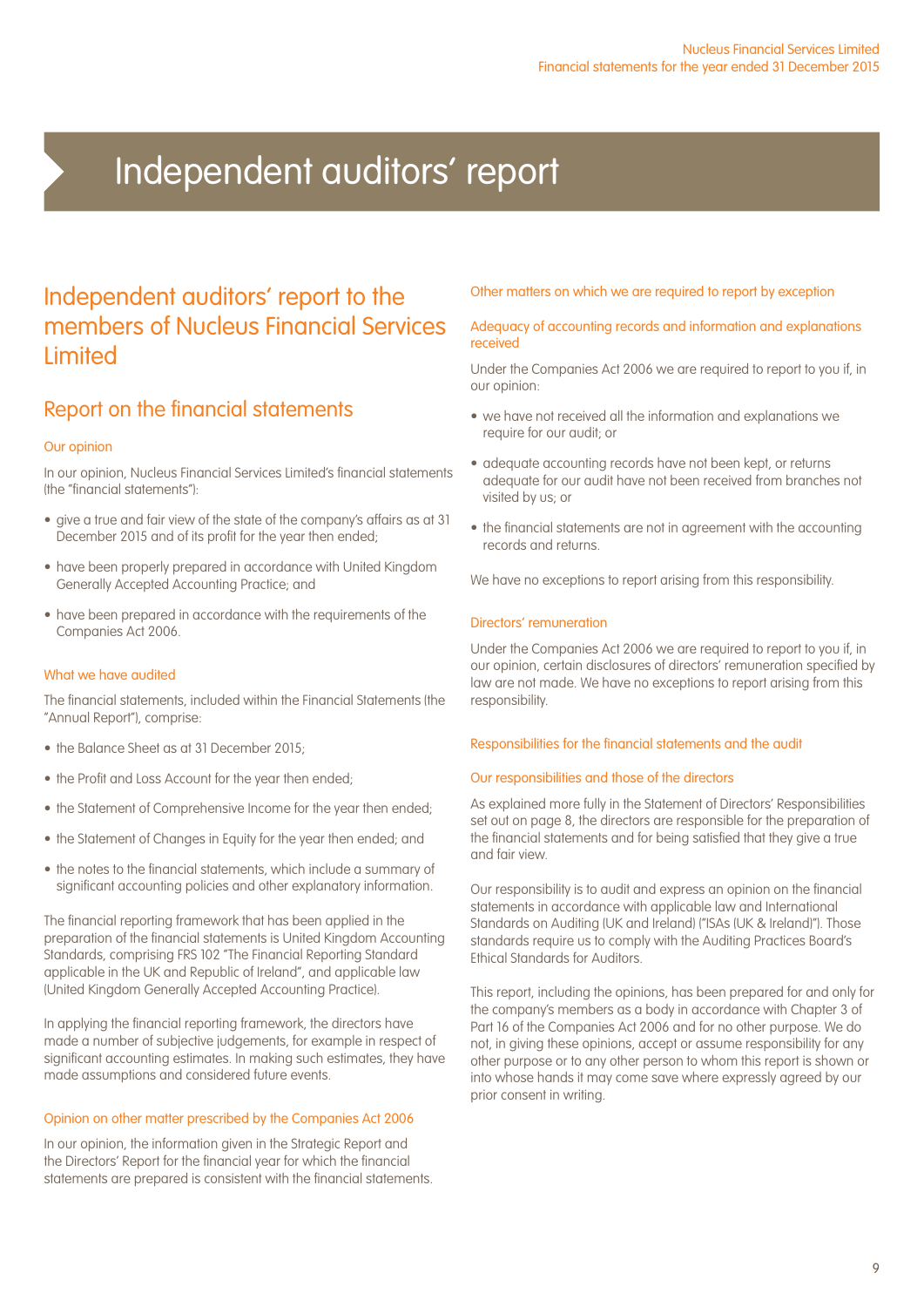## Independent auditors' report

#### What an audit of financial statements involves

We conducted our audit in accordance with ISAs (UK & Ireland). An audit involves obtaining evidence about the amounts and disclosures in the financial statements sufficient to give reasonable assurance that the financial statements are free from material misstatement, whether caused by fraud or error. This includes an assessment of:

- whether the accounting policies are appropriate to the company's circumstances and have been consistently applied and adequately disclosed;
- the reasonableness of significant accounting estimates made by the directors; and
- the overall presentation of the financial statements.

We primarily focus our work in these areas by assessing the directors' judgements against available evidence, forming our own judgements, and evaluating the disclosures in the financial statements.

We test and examine information, using sampling and other auditing techniques, to the extent we consider necessary to provide a reasonable basis for us to draw conclusions. We obtain audit evidence through testing the effectiveness of controls, substantive procedures or a combination of both.

In addition, we read all the financial and non-financial information in the Financial Statements to identify material inconsistencies with the audited financial statements and to identify any information that is apparently materially incorrect based on, or materially inconsistent with, the knowledge acquired by us in the course of performing the audit. If we become aware of any apparent material misstatements or inconsistencies we consider the implications for our report.

Catrin Thomas (Senior Statutory Auditor) for and on behalf of PricewaterhouseCoopers LLP Chartered Accountants and Statutory Auditors Edinburgh 22 April 2016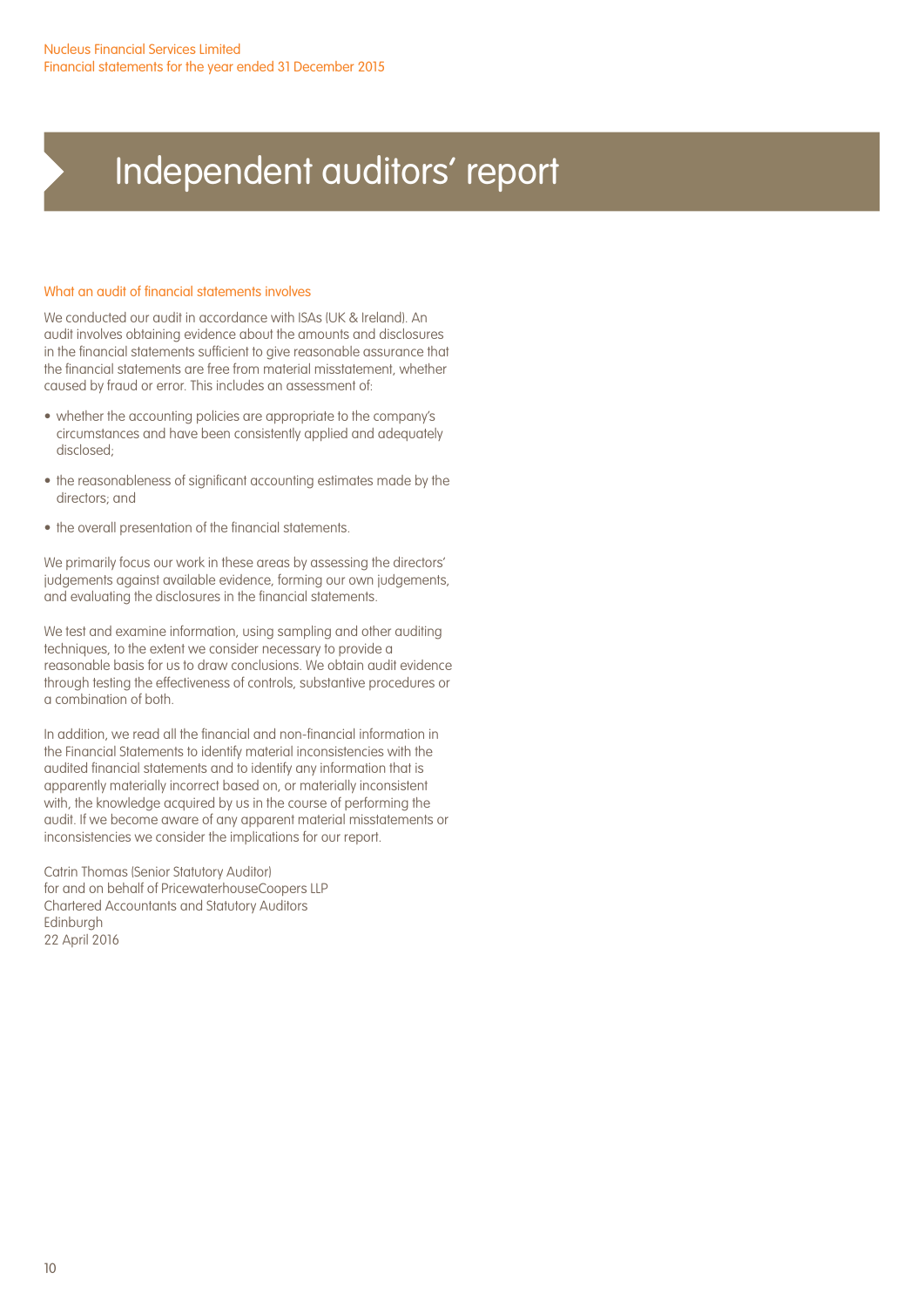## Profit and loss account

|                                               |                | 2015           | 2014           |
|-----------------------------------------------|----------------|----------------|----------------|
|                                               | Note           | £              | £              |
| Turnover                                      | $\overline{4}$ | 28,956,914     | 23,604,254     |
| Cost of sales                                 |                | (23, 110, 074) | (18, 918, 530) |
| <b>Gross profit</b>                           |                | 5,846,840      | 4,685,724      |
| Administrative expenses                       |                | (6,647,434)    | (4, 394, 954)  |
| Other operating income                        | 5              | 852,526        |                |
| <b>Operating profit</b>                       | 6              | 51,932         | 290,770        |
| Interest receivable and similar income        |                | 1,046          | 6,375          |
| Interest payable and similar charges          | 9              | (27, 580)      | (10, 728)      |
| Profit on ordinary activities before taxation |                | 25,398         | 286,417        |
| Tax charge on profit on ordinary activities   | 10             | (11, 319)      | (6, 563)       |
| Profit for the financial year                 |                | 14,079         | 279,854        |
|                                               |                |                |                |

All amounts relate to continuing operations.

All profit for the financial year is attributable to owners of the parent.

The notes on pages 15 to 26 form part of these financial statements.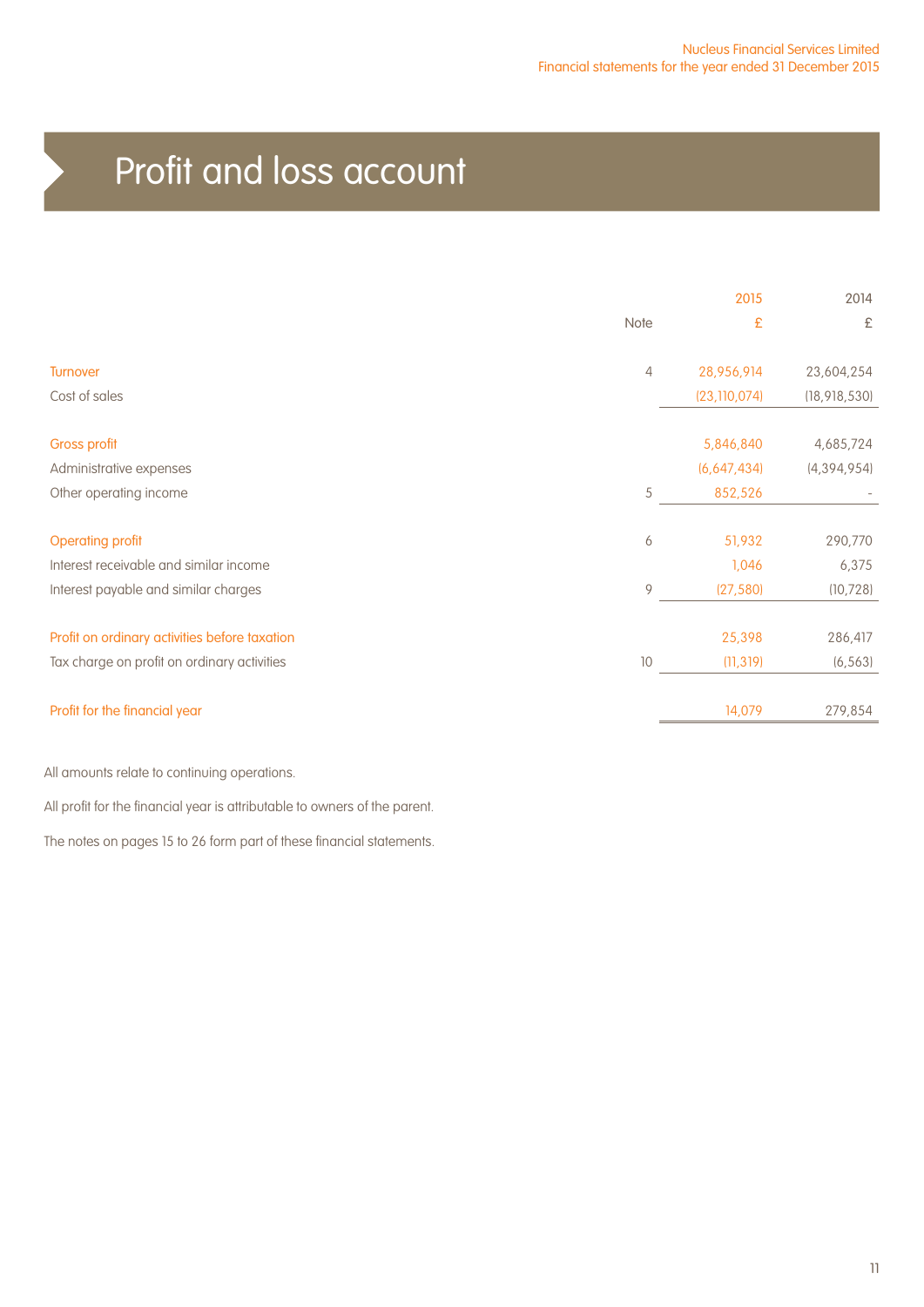## Statement of comprehensive income

|                                                          |             | 2015      | 2014    |
|----------------------------------------------------------|-------------|-----------|---------|
|                                                          | <b>Note</b> | £         | £       |
| Profit for the financial year                            |             | 14,079    | 279,854 |
| Unrealised (loss)/gain on investments                    | 13          | (44.714)  | 87,628  |
| Total comprehensive (loss)/income for the financial year |             | (30, 635) | 367,482 |
|                                                          |             |           |         |

All total comprehensive income is attributable to owners of the parent.

The notes on pages 15 to 26 form part of these financial statements.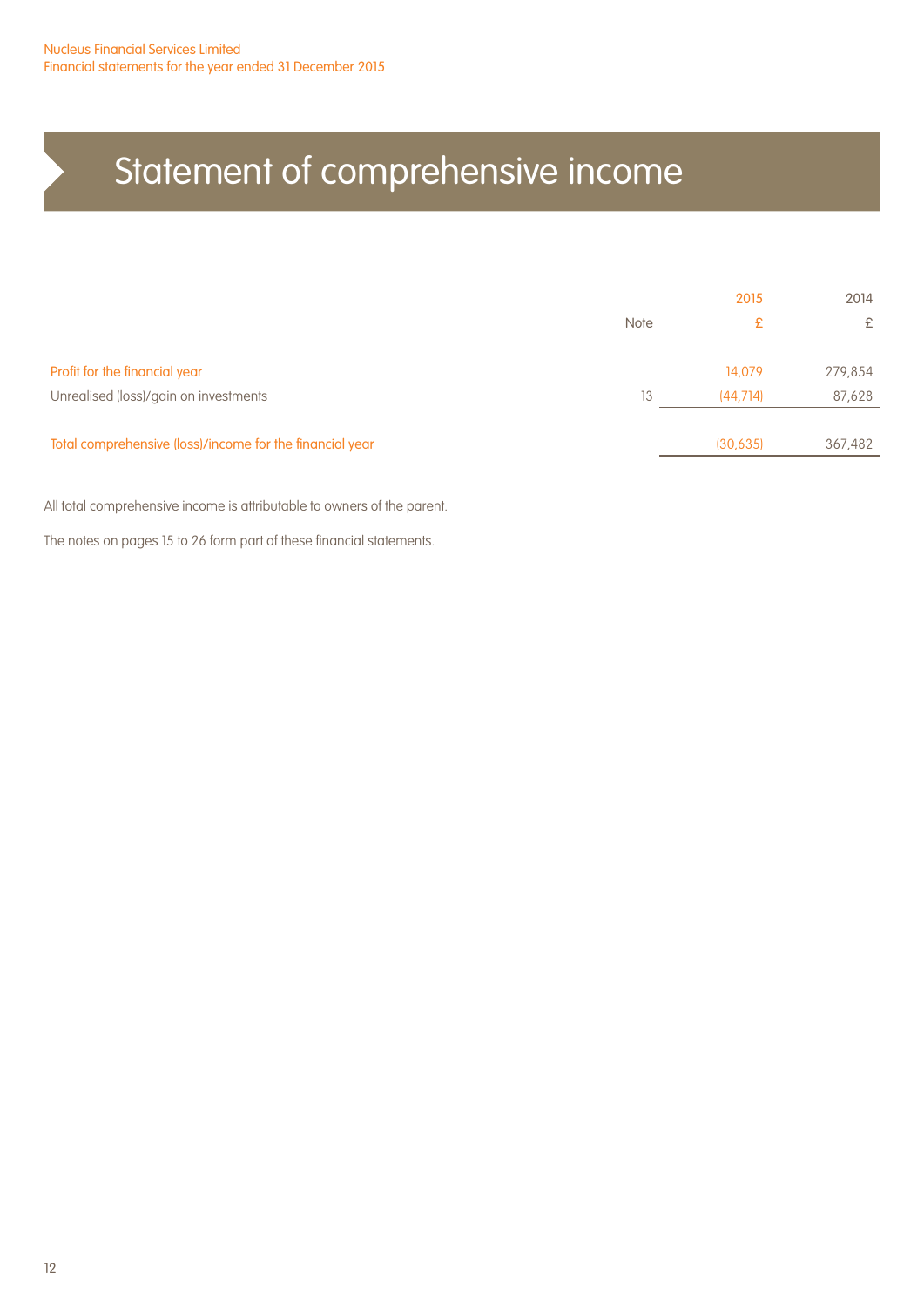### Balance sheet as at 31 December 2015

|                                                            |                                                                           |               | 2015      |               | 2014      |
|------------------------------------------------------------|---------------------------------------------------------------------------|---------------|-----------|---------------|-----------|
|                                                            | Note                                                                      | £             | £         | £             | $\pounds$ |
| <b>Fixed assets</b>                                        |                                                                           |               |           |               |           |
| Investments                                                | $\begin{array}{c} \n \begin{array}{c} \n 1 \n \end{array} \n \end{array}$ |               | 1,001     |               | 1,001     |
| <b>Current assets</b>                                      |                                                                           |               |           |               |           |
| Investments                                                | 13                                                                        | 72,670        |           | 117,384       |           |
| Debtors                                                    | 14                                                                        | 6,865,259     |           | 5,736,909     |           |
| Cash at bank and in hand                                   |                                                                           | 3,987,680     |           | 2,918,603     |           |
|                                                            |                                                                           | 10,925,609    |           | 8,772,896     |           |
| Creditors: amounts falling due within one year             | 15                                                                        | (7, 366, 230) |           | (5, 182, 882) |           |
| Net current assets                                         |                                                                           |               | 3,559,379 |               | 3,590,014 |
| Total assets less current liabilities                      |                                                                           |               | 3,560,380 |               | 3,591,015 |
| Creditors: amounts falling due after more than<br>one year | 16                                                                        |               | (50,000)  |               | (50,000)  |
|                                                            |                                                                           |               |           |               |           |
| Net assets                                                 |                                                                           |               | 3,510,380 |               | 3,541,015 |
| <b>Capital and reserves</b>                                |                                                                           |               |           |               |           |
| Called up share capital                                    | 18                                                                        |               | 2,595,000 |               | 2,595,000 |
| Profit and loss account                                    |                                                                           |               | 872,466   |               | 858,387   |
| Fair value reserve                                         |                                                                           |               | 42,914    |               | 87,628    |
| <b>Total shareholders' funds</b>                           |                                                                           |               | 3,510,380 |               | 3,541,015 |
|                                                            |                                                                           |               |           |               |           |

The notes on pages 15 to 26 form part of these financial statements.

The financial statements were approved and authorised for issue by the Board and were signed on its behalf on 22 April 2016.

S J Geard Director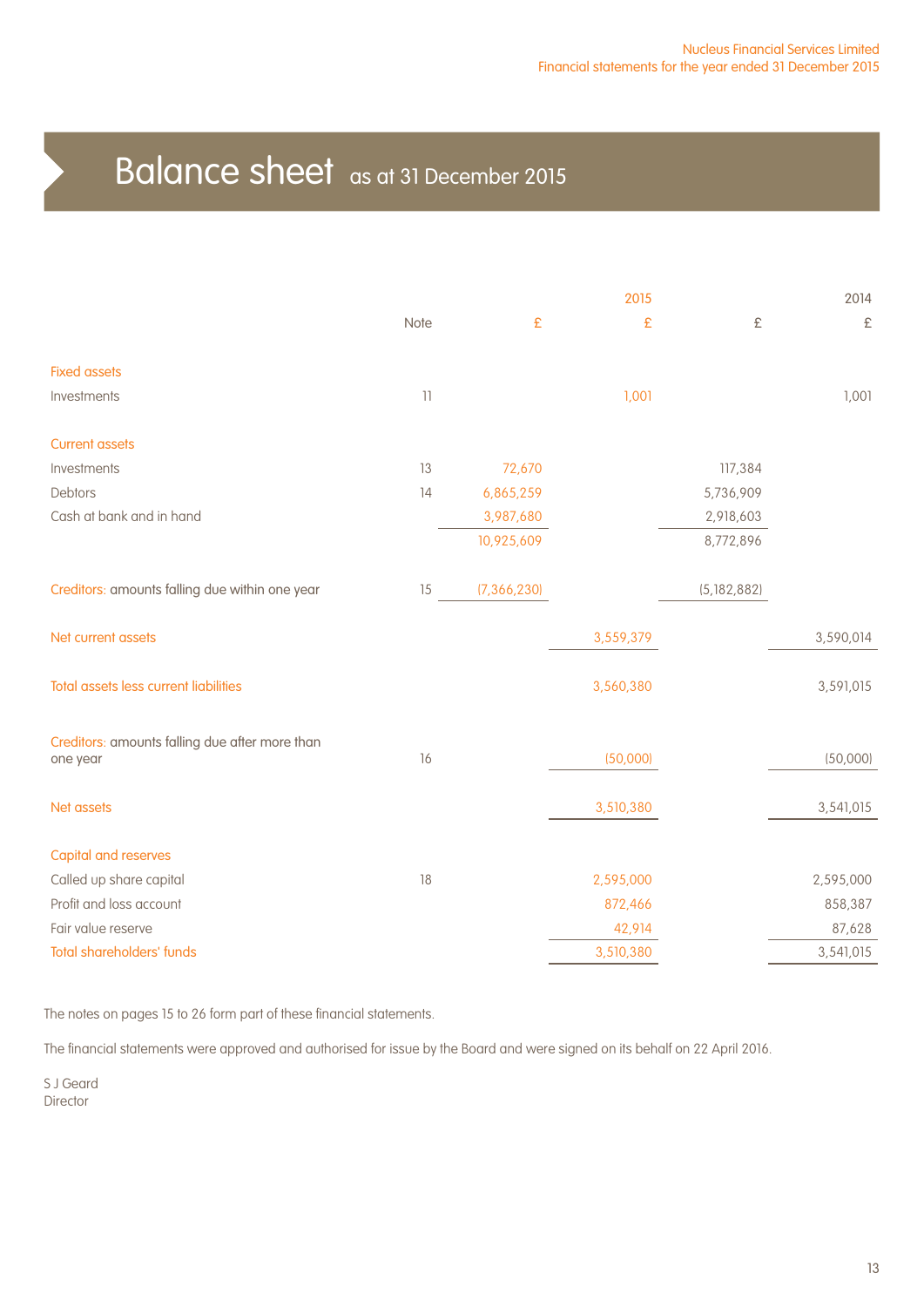## Statement of changes in equity

|                                | Called up share<br>capital<br>£ | Profit and loss<br>account<br>£ | Fair value<br>reserve<br>£ | Total<br>£ |
|--------------------------------|---------------------------------|---------------------------------|----------------------------|------------|
| Balance as at 1 January 2014   | 2,595,000                       | 578,533                         | $\overline{\phantom{a}}$   | 3,173,533  |
| Profit for the financial year  | $\overline{\phantom{a}}$        | 279,854                         | $\overline{\phantom{0}}$   | 279,854    |
| Unrealised gain on investments | $\overline{\phantom{a}}$        | $\overline{\phantom{a}}$        | 87,628                     | 87,628     |
| Balance as at 31 December 2014 | 2,595,000                       | 858,387                         | 87,628                     | 3,541,015  |
|                                |                                 |                                 |                            |            |
| Balance as at 1 January 2015   | 2,595,000                       | 858,387                         | 87,628                     | 3,541,015  |
| Profit for the financial year  |                                 | 14,079                          |                            | 14,079     |
| Unrealised loss on investments | ٠                               |                                 | (44, 714)                  | (44, 714)  |
| Balance as at 31 December 2015 | 2,595,000                       | 872.466                         | 42.914                     | 3,510,380  |

All profit and comprehensive income is attributable to owners of the parent.

The notes on pages 15 to 26 form part of these financial statements.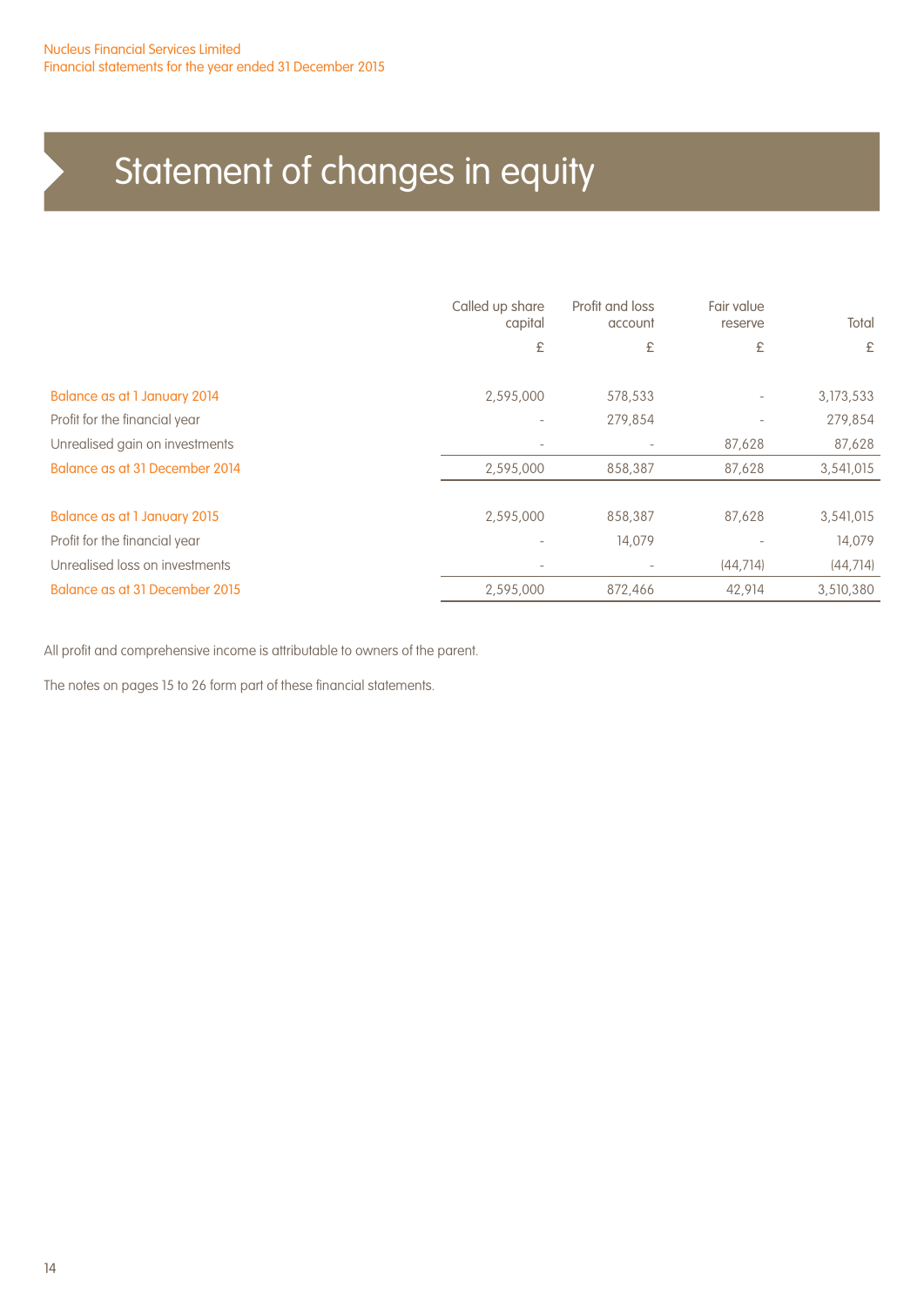#### 1. Statement of compliance

The financial statements of Nucleus Financial Services Limited ("the Company") have been prepared in compliance with United Kingdom Accounting Standards, including Financial Reporting Standard 102, "The Financial Reporting Standard applicable in the United Kingdom and the Republic of Ireland" ("FRS 102") and the Companies Act 2006, under the provision of the Large and Medium-sized Companies and Groups (Accounts and Reports) Regulations 2008 (SI 2008/410).

#### 2. Accounting policies

The principal accounting policies applied in the preparation of these financial statements are set out below. These policies have been consistently applied to all the years presented, unless otherwise stated. The Company has adopted FRS 102 in these financial statements and details of the transition to FRS 102 are disclosed in note 22.

#### 2.1 Basis of preparation of financial statements

These financial statements are prepared on a going concern basis, under the historical cost convention as modified by the recognition of certain financial assets measured at fair value. The preparation of financial statements in conformity with FRS 102 requires the use of certain critical accounting estimates. It also requires management to exercise its judgement in the process of applying the Company's accounting policies. The areas involving a higher degree of judgement or complexity, or areas where assumptions and estimates are significant to the financial statements are disclosed in note 3.

#### 2.2 Going concern

After reviewing the Company's forecasts and projections, the Directors have a reasonable expectation that the Company has adequate resources to continue in operational existence for at least 12 months from the date of signing of the financial statements. The Company therefore continues to adopt the going concern basis in preparing its financial statements.

#### 2.3 Exemptions for qualifying entities under FRS 102

FRS 102 allows a qualifying entity certain disclosure exemptions. The Company has taken advantage of the following disclosure exemptions as detailed in FRS 102 1.12.

- the requirement to prepare a statement of cash flows
- disclosure of key management personnel compensation

#### 2.4 Foreign currency

The Company's functional and presentation currency is the Pound Sterling and no rounding is used. Transactions in foreign currencies are recorded at the rate ruling at the date of the transaction. Foreign exchange gains and losses resulting from the settlement of transactions are recognised in the profit and loss account.

#### 2.5 Turnover

Turnover comprises fees earned by the Company from the provision of a wrap platform service to UK financial advisers and their clients. Fees are recognised net of Value Added Tax, rebates and discounts and are recorded in the year to which they relate and can be reliably measured. Fees are calculated on a basis point rate applied on a daily basis to assets under administration on the platform.

#### 2.6 Interest income

Interest received is recognised in the profit and loss account as it is earned.

#### 2.7 Expense recognition

Expenditure incurred by the Company is recognised in the year to which it relates. Any expenses relating to a year that have not yet been invoiced are accrued and expenses paid but which relate to future years are classified as prepayments within the balance sheet.

#### 2.8 Finance costs

Interest expense is recognised in the profit and loss account in the year to which it relates.

#### 2.9 Defined contribution pension scheme

Nucleus Financial Group Limited operates a defined contribution pension scheme. The pension charge represents the amounts payable by the Company to the scheme in respect of the year and contributions are recognised as an expense when they are due. Once the contributions have been paid, the Company has no further payment obligations. The assets of the scheme are held separately from those of Nucleus Financial Group Limited in an independently administered fund.

#### 2.10 Fixed asset investments

Investments in subsidiaries are valued at cost less any provision for impairment. At each reporting date, the Directors assess whether there is any indication that an asset may be impaired. If any such indication exists, the Directors will estimate the recoverable amount of the asset. There was no impairment during the year.

#### 2.11 Current asset investments

The Company has investments held by it on the platform for operational purposes. These are recognised and measured at fair value with gains and losses recognised immediately in the statement of comprehensive income.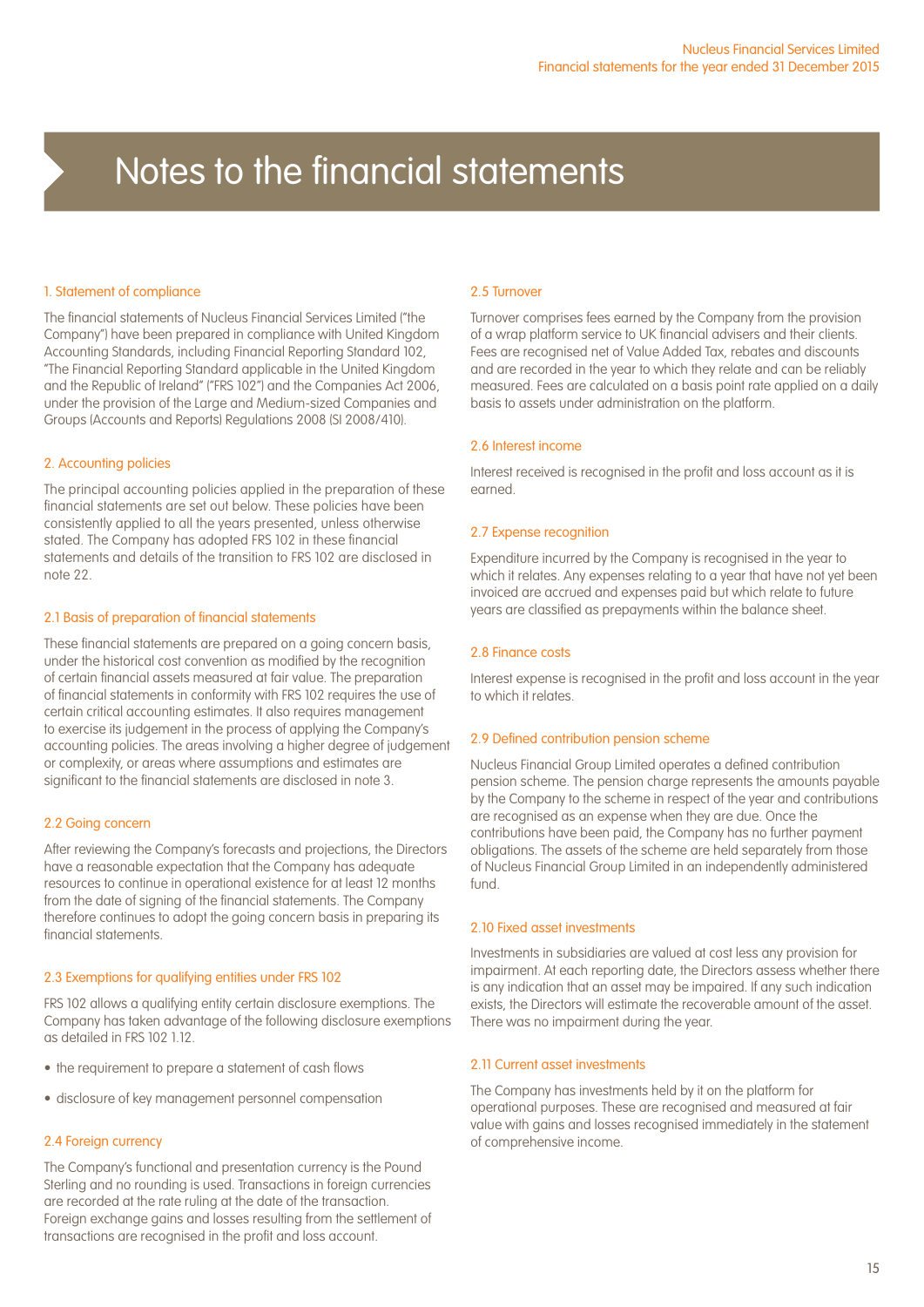#### 2. Accounting policies continued

#### 2.12 Bad and doubtful debt provision

Full provision is made for debts that are considered to be irrecoverable or unlikely to be recovered within 12 months of the balance sheet date.

#### 2.13 Deferred tax

Full provision is made for deferred tax assets and liabilities arising from all timing differences between the recognition of gains and losses in the financial statements and recognition in the tax computation.

A net deferred tax asset is recognised only if it can be regarded as more likely than not that there will be suitable taxable profits from which the future reversal of the underlying timing differences can be deducted.

Deferred tax assets and liabilities are calculated at the tax rates expected to be effective at the time the timing differences are expected to reverse, based on tax laws that have been enacted or substantively enacted by the balance sheet date.

Deferred tax assets and liabilities are not discounted.

#### 3. Critical accounting judgements and estimation uncertainty

Estimates and judgements are continually evaluated and are based on historical experience and other factors, including expectations of future events that are believed to be reasonable under the circumstances.

#### Bad debt provision for Offshore Bond Withholding Tax reclaim

The RL360 offshore bond wrapper was launched on the Nucleus platform in 2008. This product is registered in the Isle of Man and, as such, clients invested in this product are entitled to receive interest distributions gross of tax from UK funds. However between 2008 and 2013 some distributions were paid by fund managers net of UK income tax. Nucleus has applied the tax incorrectly withheld at source to clients' accounts and is currently liaising with fund managers to process reclaims of this tax. There is a possibility that some fund managers will not process the reclaim of tax and therefore the debtor due has been impaired to the extent that these reclaims have not been refunded or agreed to be refunded as at the date of signing of these financial statements.

#### Impairment of debtors

The Company makes an estimate of the recoverable value of debtors. When assessing impairment of debtors, management considers factors including the ageing profile of debtors and historical experience. Included within other debtors is a balance of cash prefunded on the wrap platform as required by our terms and conditions. Where this prefunding has been outstanding for more than six months, it has been fully provided for.

#### 4. Turnover

All turnover is attributable to the principal activity of the Company and arose within the United Kingdom (2014: all United Kingdom).

#### 5. Other operating income

Other operating income includes reimbursement costs which are nonrecurring and relate to the firm's costs incurred in the course of our contract with a third-party operational service provider.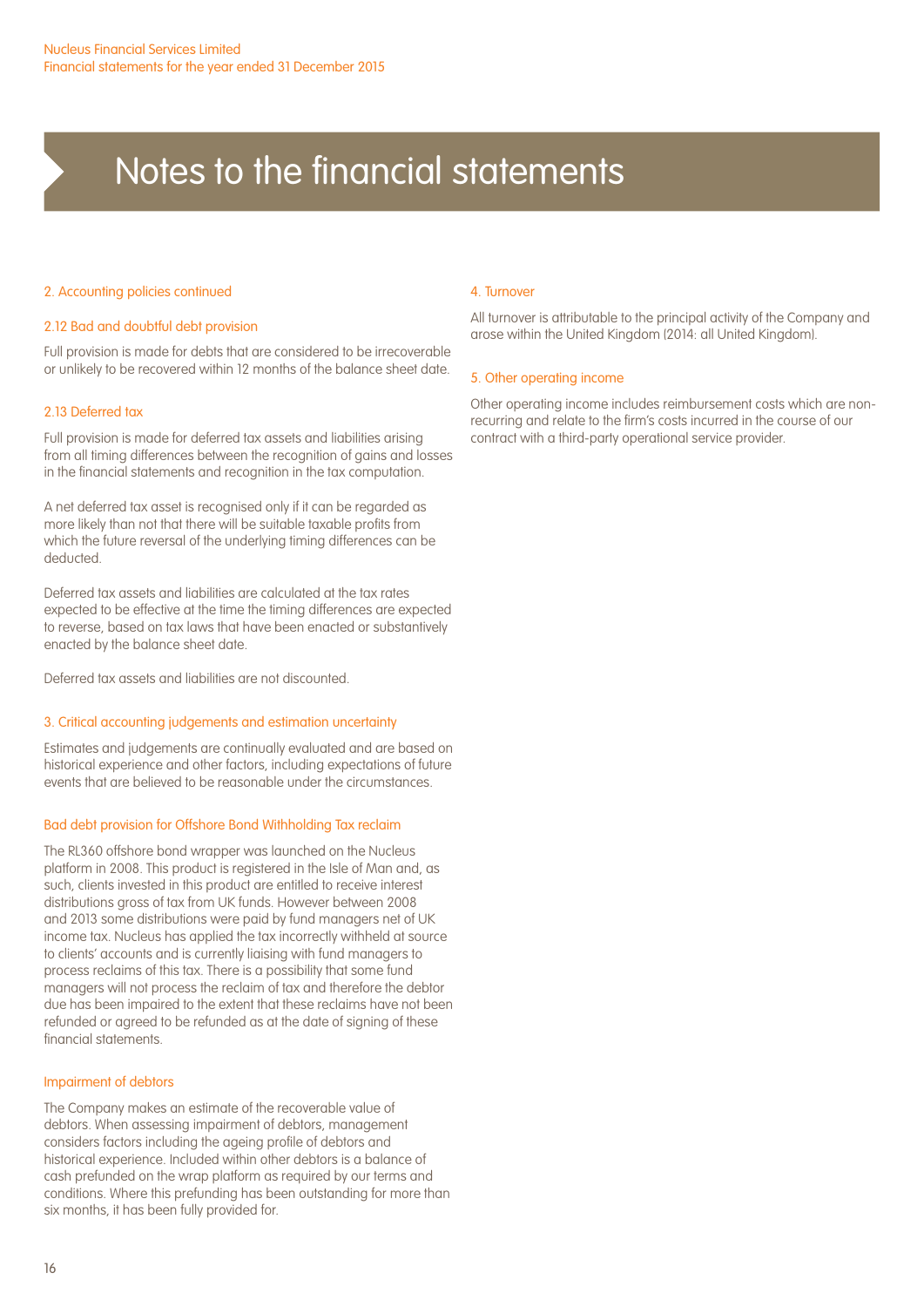#### 6. Operating profit

Operating profit is stated after charging:

|                                                       | 2015    | 2014      |
|-------------------------------------------------------|---------|-----------|
|                                                       | £       | £         |
| Movement in bad debt provision                        | 12.737  | (23, 161) |
| Gain on foreign exchange                              | (176)   | (54)      |
| Audit fees payable to the Company's auditor:          |         |           |
| - for the audit of the Company's financial statements | 30,580  | 26,000    |
| - in respect of the client assets audit               | 103,191 | 53,573    |
| - in respect of all other services                    | 112,800 | 54,000    |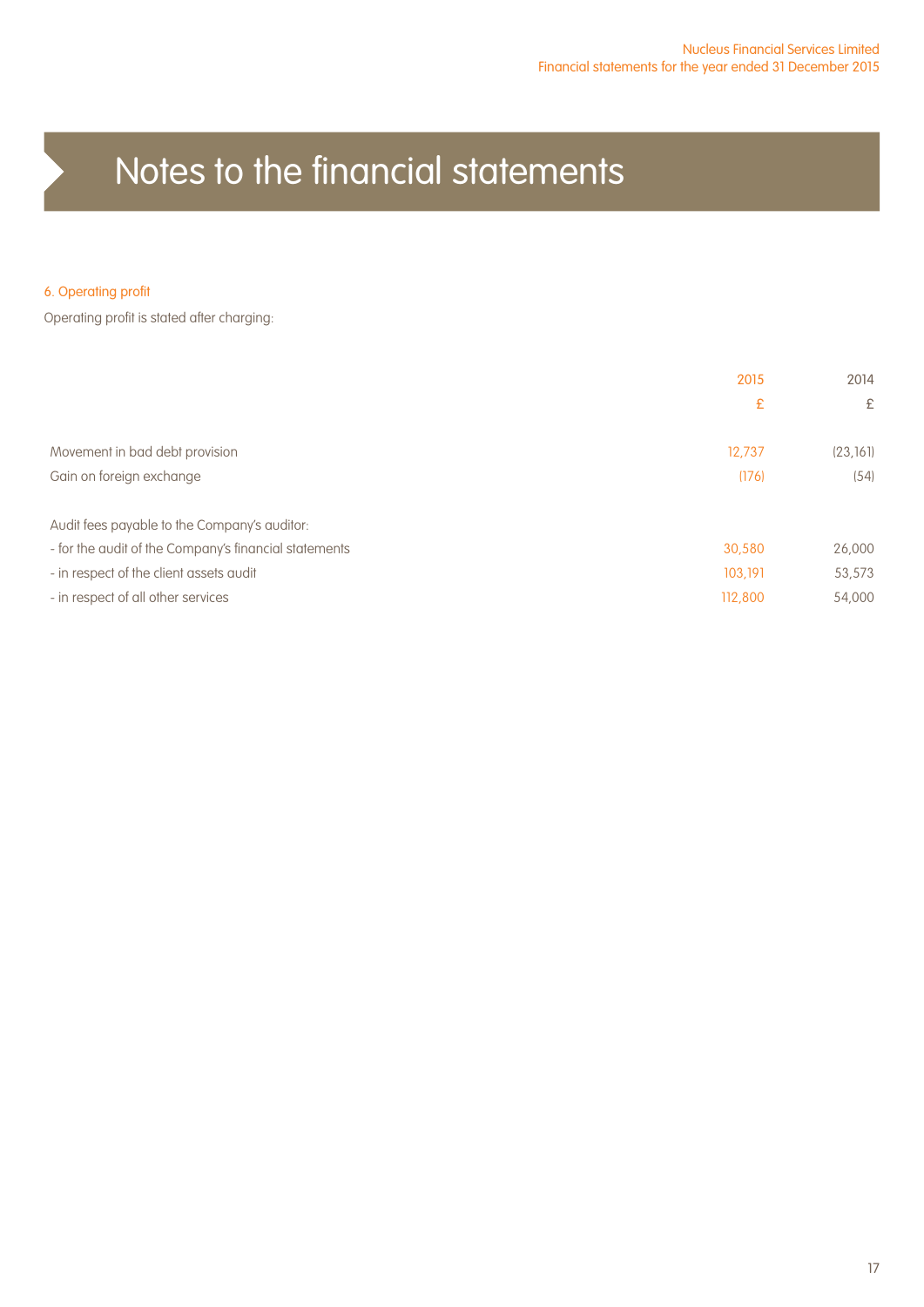#### 7. Staff costs

The staff who manage the affairs of the Company are employed by Nucleus Financial Group Limited.

Staff costs, including Directors' remuneration, recharged to the Company were as follows:

|                       | 2015      | 2014      |
|-----------------------|-----------|-----------|
|                       | £         | £         |
| Wages and salaries    | 2,975,951 | 2,266,332 |
| Social security costs | 333,179   | 232,753   |
| Pension costs         | 240,047   | 183,185   |
|                       | 3,549,177 | 2,682,270 |

The equivalent average monthly number of employees who manage the affairs of the Company, including the Directors, during the year was as follows:

|                              | 2015<br>Number | 2014<br>Number |
|------------------------------|----------------|----------------|
| Wrap administration services | 69             | 53             |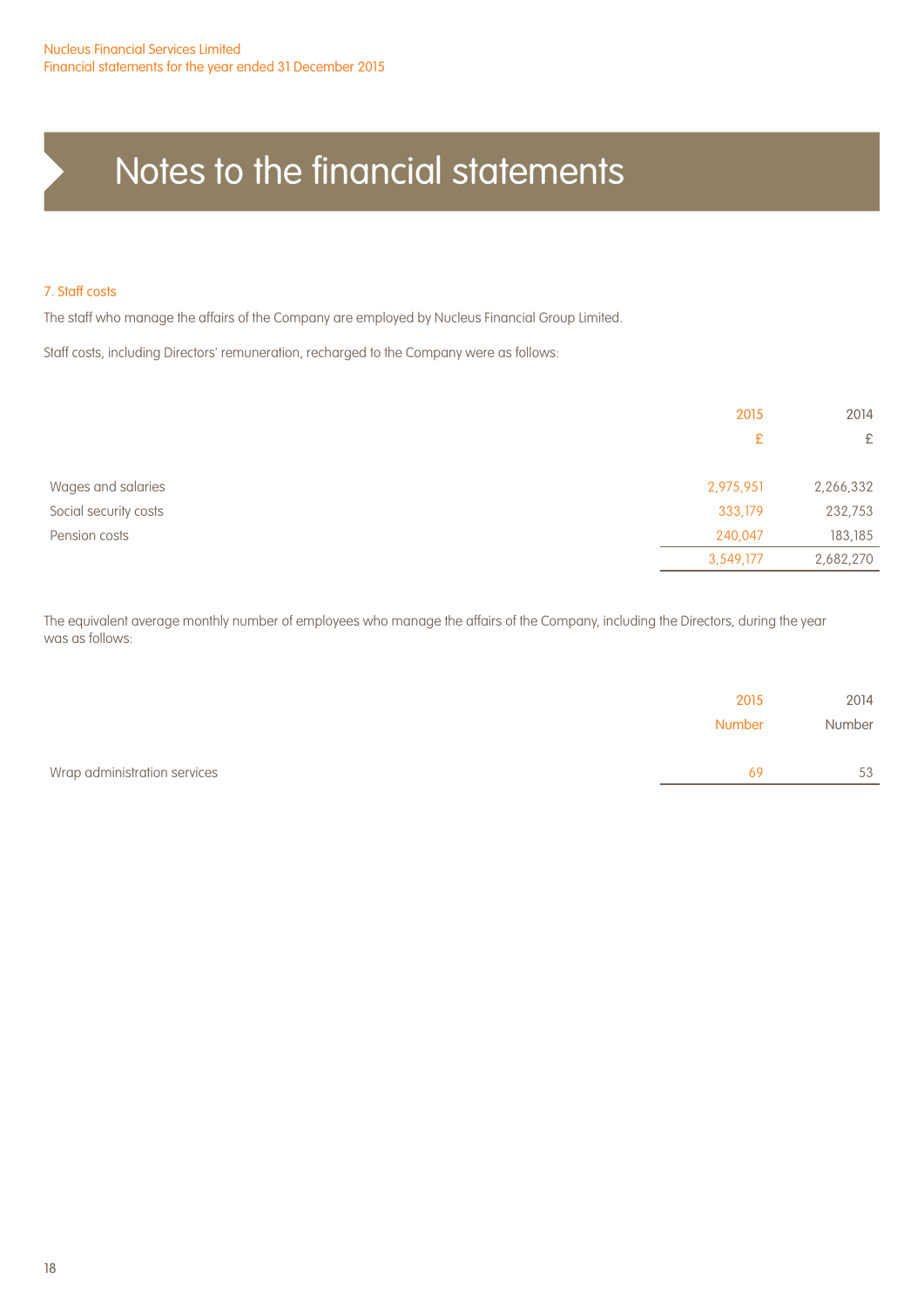#### 8. Directors' remuneration

|                                                                       | 2015    | 2014    |
|-----------------------------------------------------------------------|---------|---------|
|                                                                       | ₽       | £       |
| Aggregated emoluments                                                 | 301.979 | 447,256 |
| Company pension contributions to defined contribution pension schemes | 16,646  | 22,832  |

The Directors are employed by the holding company Nucleus Financial Group Limited.

During the year retirement benefits were accruing to 2 Directors (2014: 3) in respect of defined contribution pension schemes.

The highest paid Director received remuneration of £137,152 (2014: £163,564).

The value of the Company's contributions paid to a defined contribution pension scheme in respect of the highest paid Director amounted to £9,255 (2014: £8,986).

#### 9. Interest payable and similar charges

|                                       | 2015   | 2014                     |
|---------------------------------------|--------|--------------------------|
|                                       | £      | £                        |
| Interest payable on bank overdrafts   | 26,080 | 10,728                   |
| Interest payable on preference shares | 1,500  | $\overline{\phantom{a}}$ |
|                                       | 27,580 | 10,728                   |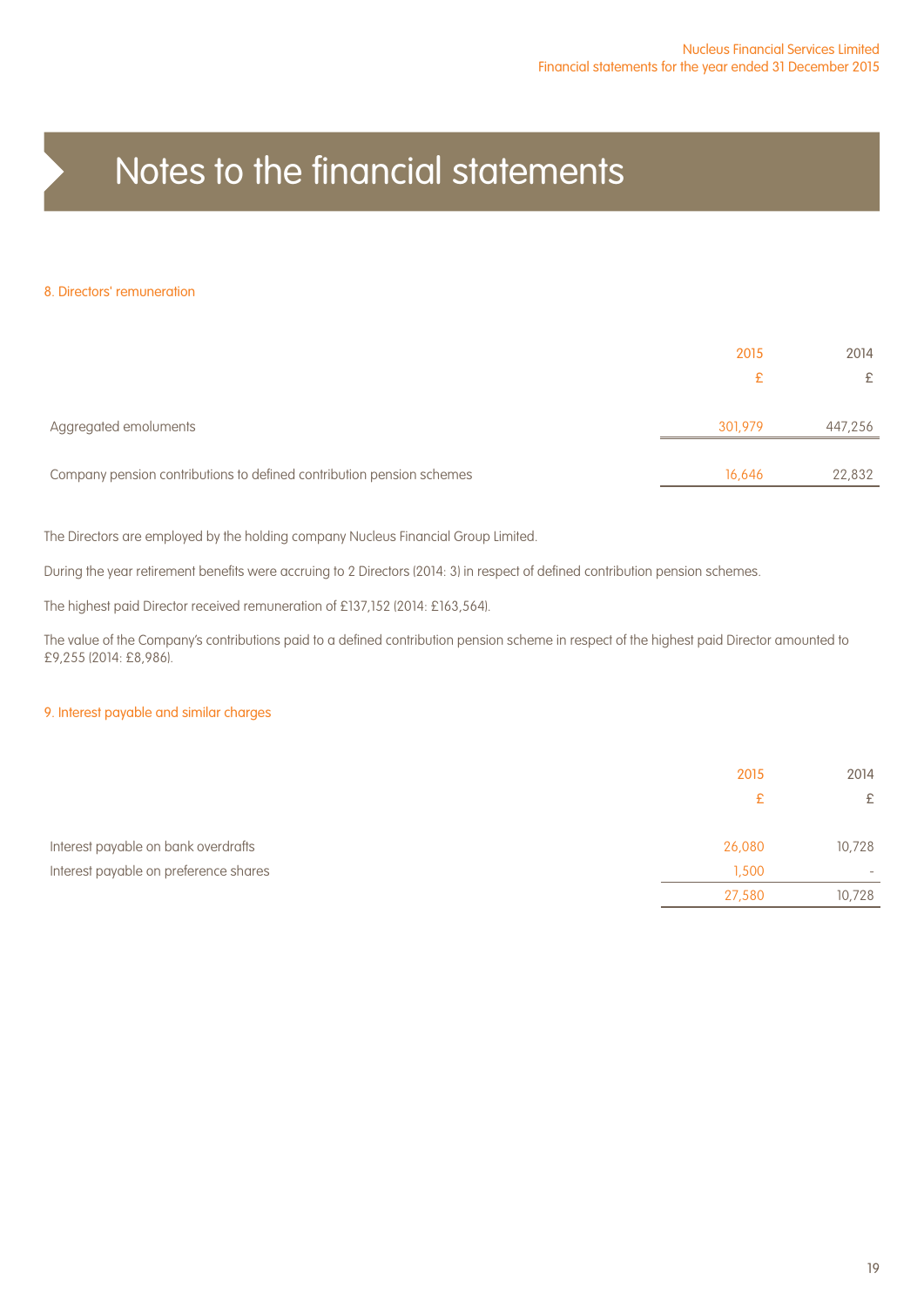#### 10. Tax on profit on ordinary activities

|                                                                 | 2015      | 2014      |
|-----------------------------------------------------------------|-----------|-----------|
|                                                                 | £         | £         |
| Analysis of tax charge in the year:                             |           |           |
| <b>Current tax</b>                                              |           |           |
| UK corporation tax at 20% (2014: 20%)                           | 3,129     |           |
| Deferred tax                                                    |           |           |
| Origination and reversal of timing differences                  | 6,768     | 6,563     |
| Effect of tax rate change on opening balance                    | 1,422     |           |
| Total deferred tax charge                                       | 8,190     | 6,563     |
| Tax charge on profit on ordinary activities                     | 11,319    | 6,563     |
|                                                                 |           |           |
|                                                                 | 2015      | 2014      |
|                                                                 | £         | £         |
| Provision for deferred tax:                                     |           |           |
| Short term timing differences                                   | (20, 247) | (28, 437) |
|                                                                 | 2015      | 2014      |
|                                                                 | £         | £         |
|                                                                 |           |           |
| Movement in provision:                                          |           |           |
| Provision at start of year                                      | (28, 437) | (35,000)  |
| Deferred tax charge in the profit and loss account for the year | 8,190     | 6,563     |
| Provision at end of year                                        | (20, 247) | (28, 437) |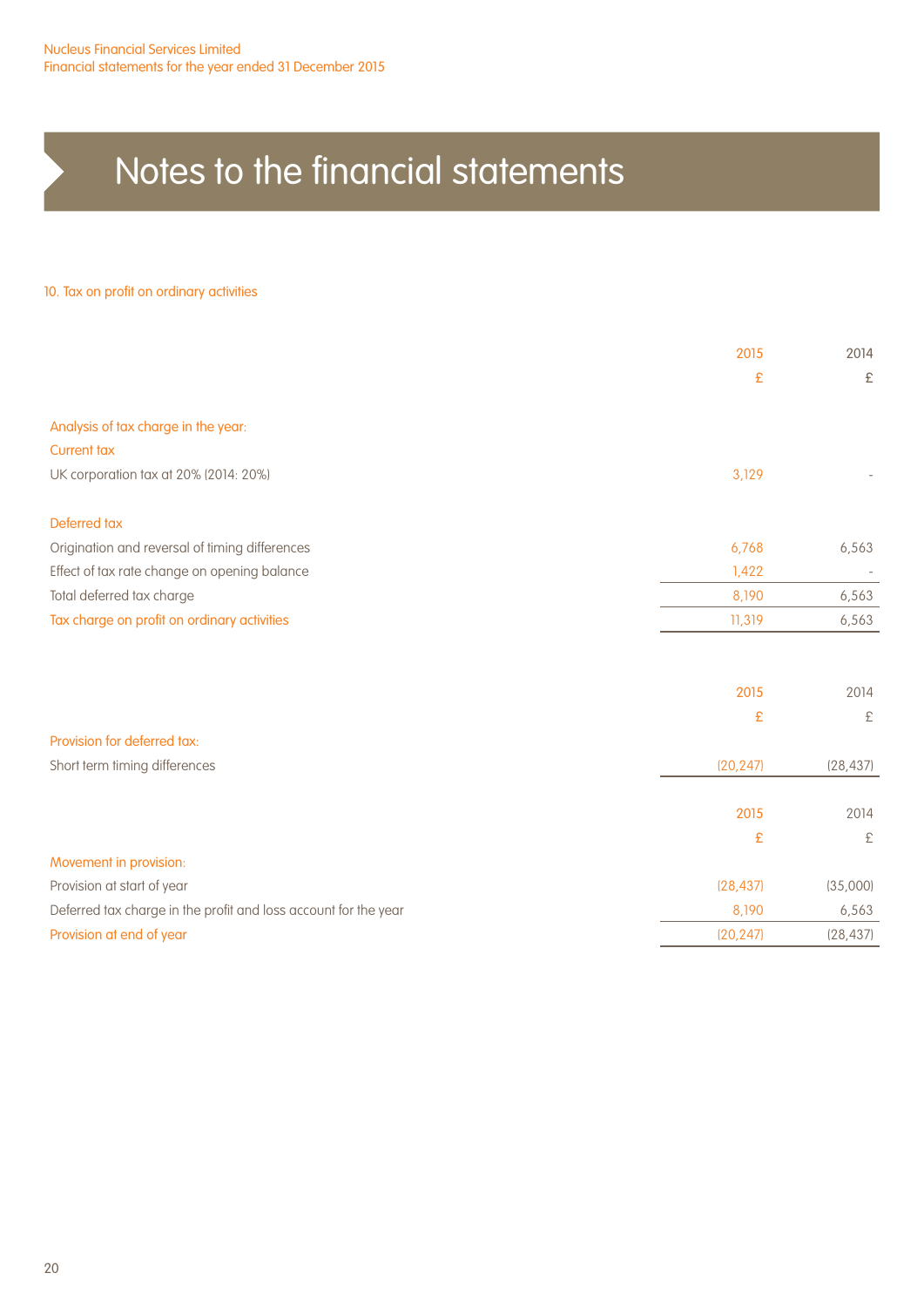#### 10. Tax on profit on ordinary activities (continued)

| 2015   | 2014                     |
|--------|--------------------------|
| £      | £                        |
|        |                          |
|        |                          |
| 25,398 | 286,417                  |
| 5.079  | 57.283                   |
|        |                          |
|        | 278                      |
|        |                          |
|        | (50.998)                 |
| 1.066  | $\overline{\phantom{a}}$ |
| 11,319 | 6,563                    |
|        | 5.174                    |

#### 11. Fixed asset investments

|                     | Shares in Group<br>undertakings |
|---------------------|---------------------------------|
|                     | £                               |
| Cost                |                                 |
| At 1 January 2015   | 1,001                           |
| Additions           | $\overline{\phantom{a}}$        |
| At 31 December 2015 | 1,001                           |
|                     |                                 |

Details of the subsidiary undertakings are shown in note 12.

The Directors believe that the carrying values of the investments are supported by underlying net assets.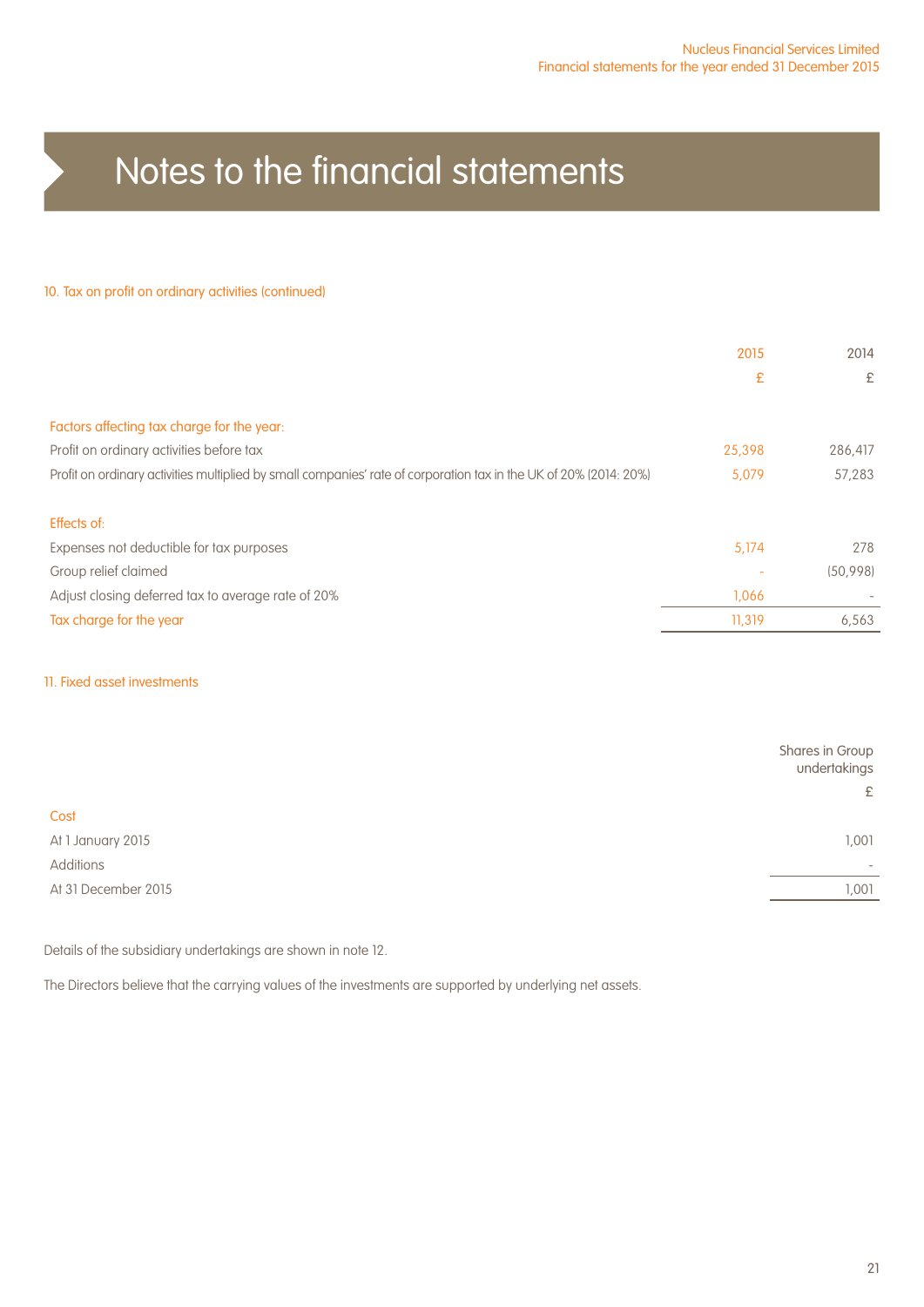#### 12. Subsidiary undertakings

The following were subsidiary undertakings of the Company:

| Percentage Shareholding | Nature of business                                                                                                                                                            |
|-------------------------|-------------------------------------------------------------------------------------------------------------------------------------------------------------------------------|
| 100% ordinary shares    | Vehicle to ensure appropriate registration of<br>title of client assets for the purposes of the<br>client asset rules as defined by the Financial<br><b>Conduct Authority</b> |
| 100% ordinary shares    | To act as trustee of the self-invested personal<br>pension operated by Nucleus Financial<br>Services Limited                                                                  |
|                         |                                                                                                                                                                               |

NFS (Nominees) Limited is incorporated in England and Wales. Nucleus Trustee Company Limited is incorporated in Scotland.

NFS has taken advantage of the exemption under section 400 of the Companies Act 2006 whereby an intermediate parent Company is not required to prepare group financial statements.

#### 13. Current asset investments

|                                | Other<br>investments |
|--------------------------------|----------------------|
|                                | £                    |
| Valuation                      |                      |
| At 1 January 2015              | 117,384              |
| Unrealised loss on investments | (44, 714)            |
| At 31 December 2015            | 72,670               |
|                                |                      |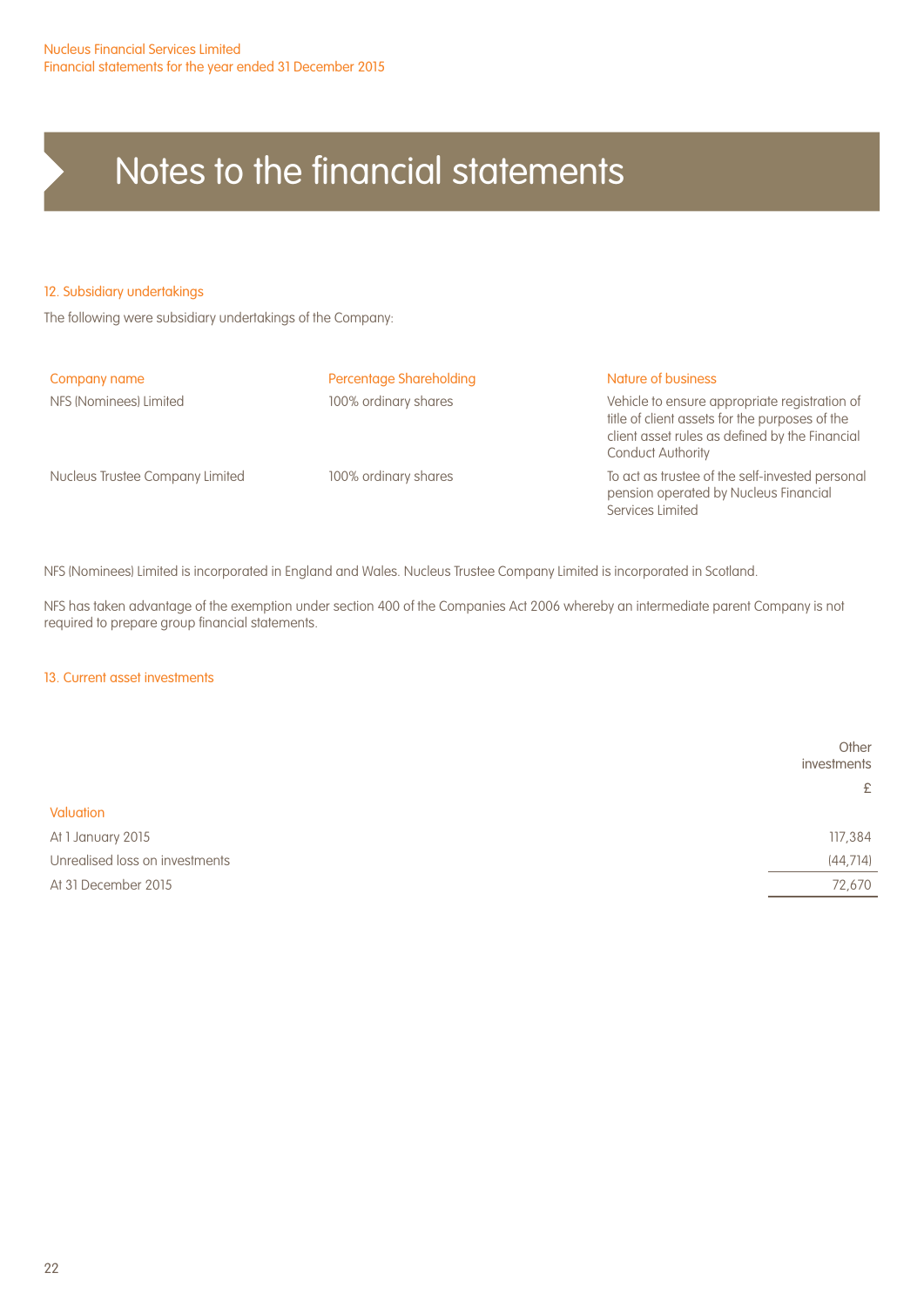#### 14. Debtors

|                                | 2015<br>£  | 2014<br>£  |
|--------------------------------|------------|------------|
| Other debtors                  | 1,214,389  | 1,185,667  |
| Less: bad debt provision       | (164, 576) | (151, 839) |
|                                | 1,049,813  | 1,033,828  |
| Amounts due from HMRC          | 2,534,803  | 2,116,306  |
| Prepayments and accrued income | 3,260,396  | 2,558,338  |
| Deferred tax asset             | 20,247     | 28,437     |
|                                | 6,865,259  | 5,736,909  |

Included within other debtors is a balance of cash prefunded on the wrap platform as required by our client terms and conditions. This fluctuates due to timing.

#### Bad debt provision for Offshore Bond Withholding Tax reclaim

The RL360 offshore bond wrapper was launched on the Nucleus platform in 2008. This product is registered in the Isle of Man and, as such, clients invested in this product are entitled to receive interest distributions gross of tax from UK funds. However between 2008 and 2013 some distributions were paid by fund managers net of UK income tax. Nucleus has applied the tax incorrectly withheld at source to clients' accounts and is currently liaising with fund managers to process reclaims of this tax. There is a possibility that some fund managers will not process the reclaim of tax and therefore the debtor due has been impaired to the extent that these reclaims have not been refunded or agreed to be refunded as at the date of signing of these financial statements.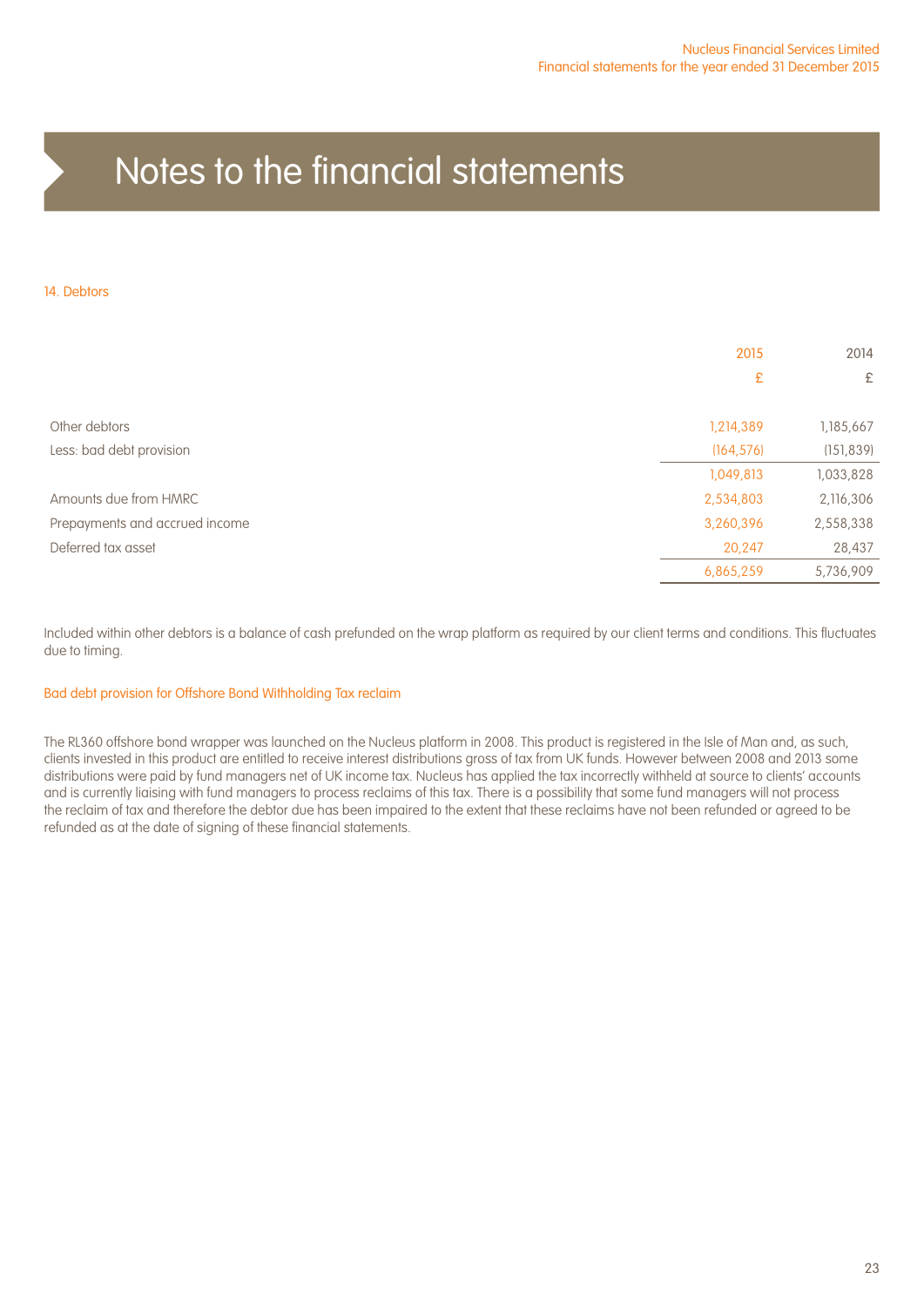15. Creditors

Amounts falling due within one year:

|                                    | 2015      | 2014                         |
|------------------------------------|-----------|------------------------------|
|                                    | £         | £                            |
| Bank overdraft                     |           | 1,133,939                    |
| Trade creditors                    | 2,787,475 | 1,784,724                    |
| Amounts owed to Group undertakings | 1,679,447 | 1,012,014                    |
| Amounts due to HMRC                | 494,704   | 213,682                      |
| Taxation and social security       | 738       | $\overline{\phantom{m}}$     |
| Corporation tax                    | 3,129     | $\qquad \qquad \blacksquare$ |
| Sundry creditors                   | 678,068   | 32,134                       |
| <b>Accruals</b>                    | 1,722,669 | 1,006,389                    |
|                                    | 7,366,230 | 5,182,882                    |

Ammounts owed to Group undertakings are interest free and have agreed repayment terms.

16. Creditors

Amounts falling due after more than one year:

|                                                    | 2015   | 2014   |
|----------------------------------------------------|--------|--------|
|                                                    | £.     | £      |
| 50,000 (2014: 50,000) Preference shares of £1 each | 50,000 | 50,000 |
|                                                    |        |        |

Preference share dividends due in the year are included within amounts owed to Group undertakings (note 15).

The holder of preference shares, Nucleus Financial Group Limited, has the right to receive a non cumulative fixed preferential dividend, calculated at the rate of 3% per annum on the amounts paid up or treated as paid up on such shares.

At the discretion of the Directors, preference shares can be redeemed at their nominal value, or the nominal value treated as paid up on the preference shares, not less than five years and one day after the preference shares were first allotted.

On winding up of the Company, preference shares will rank ahead of all other shares in sharing the Company's assets. The holder of preference shares will be entitled to the amount paid up on the preference share and the amount of any dividend which is due for payment on or after the date the winding up commenced.

The holder of the preference shares is entitled to receive notice of general meetings, and to attend, speak and vote at general meetings in relation to proposed resolutions which affect the rights of preference shareholders.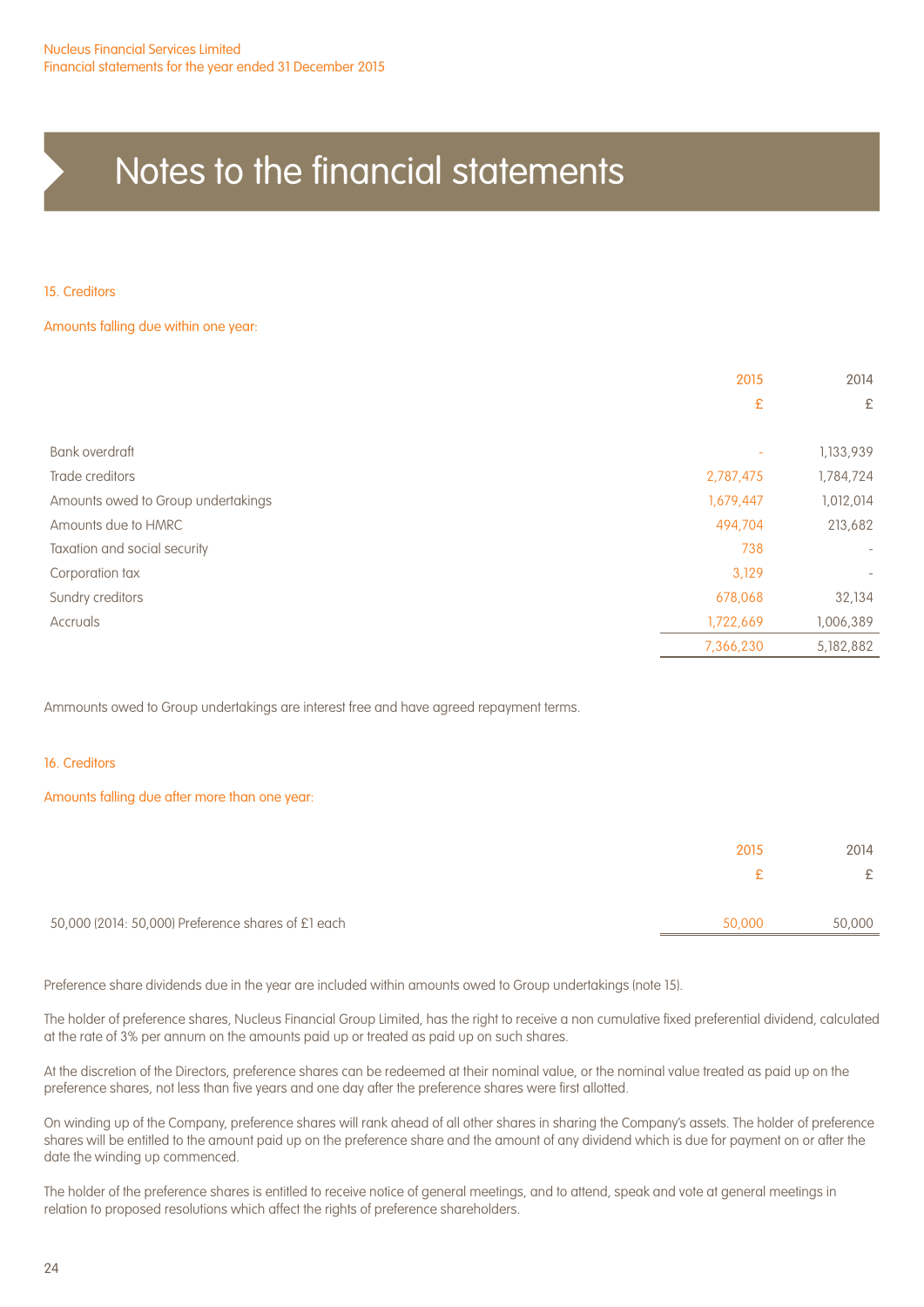#### 17. Contingent liabilities

During the current and previous year, the Company remediated clients affected by errors following its system migration in June 2014. The net cost to the Company of these errors was not material, individually or in aggregate.

At the end of the year, a small number of scenarios requiring remediation remained and the Company is in the process of addressing these. Although the Company does not expect there to be any net liability, at this point in time it is not possible to quantify the financial impact to the Company or any amounts due from other parties and, as a result, the Company has not made any provision in its accounts.

#### 18. Called up share capital

|                                                        | 2015      | 2014      |
|--------------------------------------------------------|-----------|-----------|
|                                                        |           | £         |
| Allotted and fully paid                                |           |           |
| 2,595,000 (2014: 2,595,000) Ordinary shares of £1 each | 2,595,000 | 2,595,000 |

There is a single class of ordinary shares. There are no restrictions on the distribution of dividends and the repayment of capital.

#### 19. Reserves

Called up share capital – Represents the nominal value of shares that have been issued.

Profit and loss account – Includes all current and prior year retained profits and losses.

Fair value reserve – Investments held on the platform for operational purposes are recognised and measured at fair value with gains and losses recognised in the fair value reserve.

#### 20. Related party transactions

As a 100% subsidiary of Nucleus Financial Group Limited, the Company is exempt from disclosing transactions with entities that are part of the Group, in accordance with the requirements of Financial Reporting Standard 102 paragraph 33.1A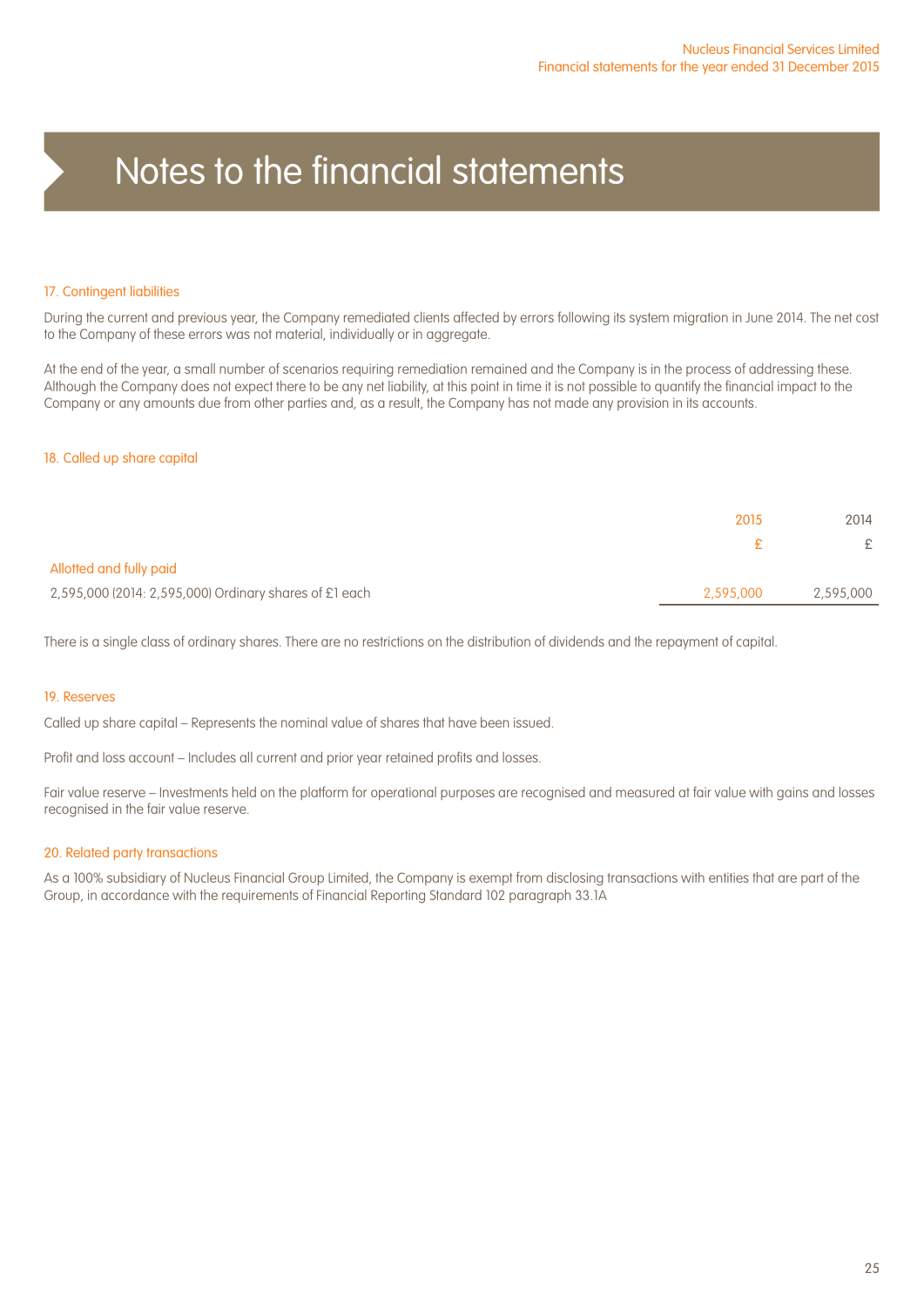#### 21. Ultimate parent undertaking and controlling party

Nucleus Financial Services Limited is a Company incorporated in England and Wales. The immediate parent undertaking is Nucleus Financial Group Limited, a Company incorporated in England and Wales.

The key shareholders of Nucleus Financial Group Limited are Sanlam UK Limited, a Company incorporated in England and Wales and Nucleus IFA Company Limited, a Company incorporated in Scotland. There is no one controlling party.

Nucleus Financial Group Limited is the parent undertaking of the largest and smallest group of undertakings to consolidate these financial statements at 31 December 2015. The consolidated financial statements of Nucleus Financial Group Limited can be obtained from Companies House or the Company Secretary at 22 Thistle Street Lane North West, Edinburgh, EH2 1EA or the Group's website www.nucleusfinancial.com

#### 22. Transition to FRS 102

This is the first year that the Company has presented its results under FRS 102. The last financial statements under UK GAAP were for the year ended 31 December 2014. The date of transition to FRS 102 was 1 January 2014. There have been no changes to total equity as at 1 January 2014, 31 December 2014 or profit for the financial year ended 31 December 2014 as previously reported.

#### 23. Events after the reporting period

On 10 March 2016, the Company agreed an overdraft facility of £5,000,000 with The Royal Bank of Scotland plc for working capital purposes in support of the Company's discretionary commitment to prefund tax relief on eligible pension contributions. Interest is charged on this facility at 3% plus base rate up to an overdrawn amount of £5,000,000 and 5% plus base rate on any amount over £5,000,000. The overdraft is secured by a fixed and floating charge over all the Company's assets.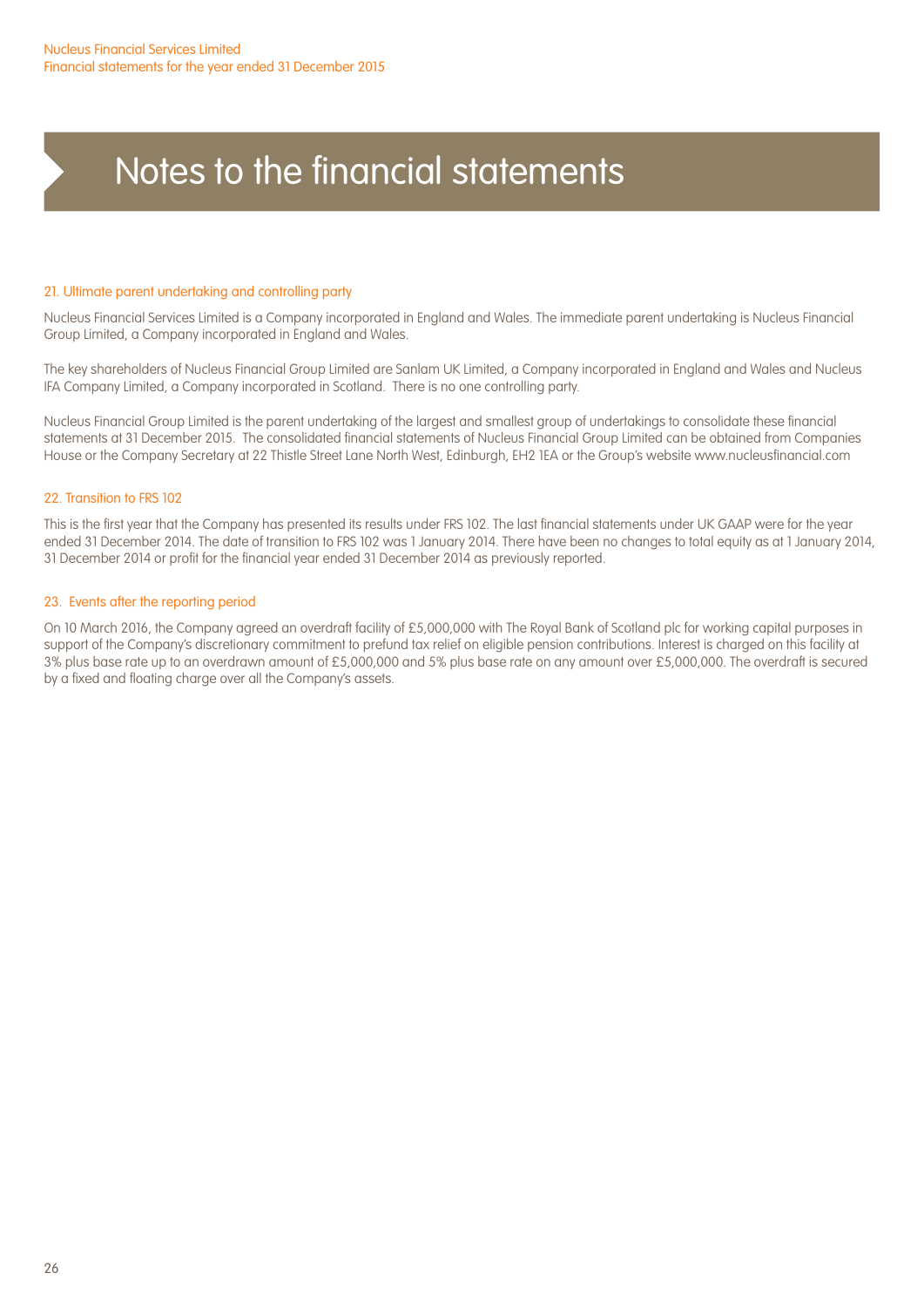## **Notes**